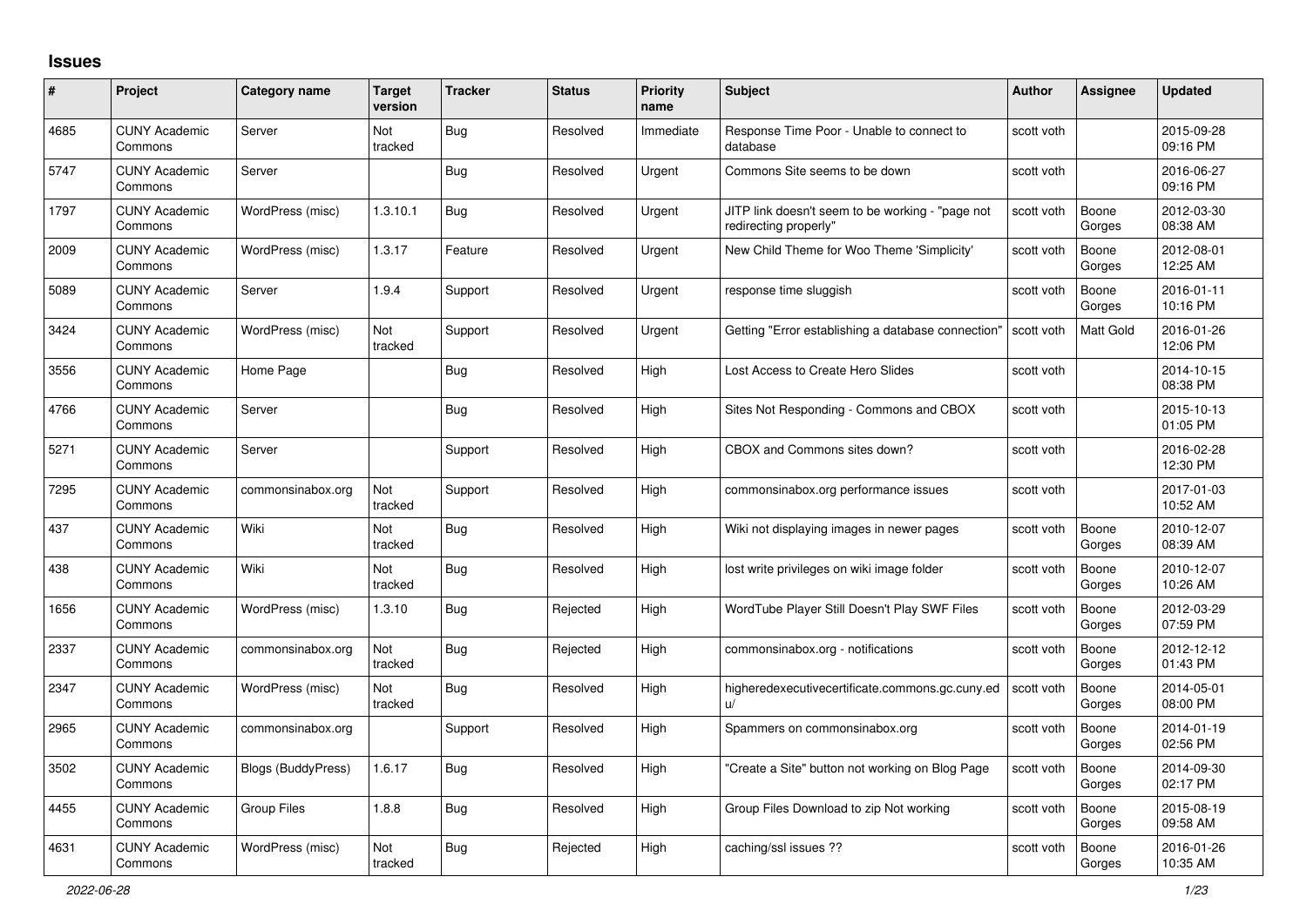| #     | Project                         | <b>Category name</b>     | Target<br>version | <b>Tracker</b> | <b>Status</b> | <b>Priority</b><br>name | <b>Subject</b>                                                                         | <b>Author</b> | <b>Assignee</b>       | <b>Updated</b>         |
|-------|---------------------------------|--------------------------|-------------------|----------------|---------------|-------------------------|----------------------------------------------------------------------------------------|---------------|-----------------------|------------------------|
| 4978  | <b>CUNY Academic</b><br>Commons | <b>Directories</b>       | 1.9.4             | Feature        | Resolved      | High                    | On Profile Provide a Way to Enter or Change<br><b>Campus Affiliation</b>               | scott voth    | Boone<br>Gorges       | 2016-01-11<br>10:41 PM |
| 5828  | <b>CUNY Academic</b><br>Commons | Upgrades                 | 1.9.22            | Bug            | Resolved      | High                    | New Server - File Uploads                                                              | scott voth    | Boone<br>Gorges       | 2016-08-02<br>12:00 AM |
| 14986 | <b>CUNY Academic</b><br>Commons | Server                   | Not<br>tracked    | <b>Bug</b>     | Resolved      | High                    | Commons Site Down?                                                                     | scott voth    | Boone<br>Gorges       | 2021-11-23<br>04:21 PM |
| 15302 | <b>CUNY Academic</b><br>Commons | <b>WordPress Plugins</b> | 1.19.4            | Feature        | Resolved      | High                    | Plugin For Qwriting - Team Members                                                     | scott voth    | Boone<br>Gorges       | 2022-02-14<br>01:08 PM |
| 3528  | <b>CUNY Academic</b><br>Commons | Server                   | Not<br>tracked    | <b>Bug</b>     | Resolved      | High                    | Slow Response Time                                                                     | scott voth    | <b>Matt Gold</b>      | 2016-01-26<br>05:11 PM |
| 11277 | <b>CUNY Academic</b><br>Commons | <b>WordPress Themes</b>  | 1.14.10           | Support        | Resolved      | High                    | Bridge Theme is broken                                                                 | scott voth    | Matt Gold             | 2019-03-28<br>10:07 AM |
| 3753  | <b>CUNY Academic</b><br>Commons | Domain Mapping           | Not<br>tracked    | Support        | Resolved      | High                    | Domain mapping request - Sujatha Fernandes                                             | scott voth    | Raymond<br>Hoh        | 2015-11-30<br>03:11 PM |
| 15810 | <b>CUNY Academic</b><br>Commons | Domain Mapping           | Not<br>tracked    | <b>Bug</b>     | Resolved      | High                    | News Literacy Matters site loading over and over<br>using Chrome                       | scott voth    | Raymond<br><b>Hoh</b> | 2022-04-05<br>10:09 AM |
| 273   | <b>CUNY Academic</b><br>Commons | Wiki                     |                   | Feature        | Deferred      | Normal                  | Install Collection extension for MW                                                    | scott voth    |                       | 2015-04-01<br>09:26 PM |
| 371   | <b>CUNY Academic</b><br>Commons | WordPress (misc)         | 1.1               | Feature        | Resolved      | Normal                  | Google Maps Embed - WordPress Plug-in<br>Request                                       | scott voth    |                       | 2010-11-16<br>05:17 PM |
| 1230  | CUNY Academic<br>Commons        |                          |                   | Bug            | Resolved      | Normal                  | Access to blogs after release                                                          | scott voth    |                       | 2011-10-13<br>01:51 PM |
| 1343  | <b>CUNY Academic</b><br>Commons | BuddyPress (misc)        |                   | Bug            | Rejected      | Normal                  | Display issue on Front Page - Hero slide<br>description overlaying the top left corner | scott voth    |                       | 2011-12-08<br>07:06 PM |
| 1936  | <b>CUNY Academic</b><br>Commons | Redmine                  | Not<br>tracked    | Bug            | Resolved      | Normal                  | Redmine email notifications                                                            | scott voth    |                       | 2012-06-15<br>11:59 AM |
| 2490  | <b>CUNY Academic</b><br>Commons | commonsinabox.org        |                   | Feature        | Duplicate     | Normal                  | Search Functionality on CommonsinaBox.org                                              | scott voth    |                       | 2013-02-27<br>09:37 PM |
| 2525  | <b>CUNY Academic</b><br>Commons | WordPress (misc)         | 1.4.25            | <b>Bug</b>     | Resolved      | Normal                  | Twitter Widget Pro Plugin                                                              | scott voth    |                       | 2013-04-21<br>07:34 PM |
| 2946  | <b>CUNY Academic</b><br>Commons | WordPress (misc)         |                   | Support        | Resolved      | Normal                  | Help Delete WP site with broken link                                                   | scott voth    |                       | 2014-02-08<br>09:53 AM |
| 2947  | <b>CUNY Academic</b><br>Commons |                          | Not<br>tracked    | Support        | Resolved      | Normal                  | Question on "Tools>>Domain Mapping"                                                    | scott voth    |                       | 2013-12-21<br>07:14 PM |
| 3081  | <b>CUNY Academic</b><br>Commons | Home Page                |                   | Support        | Resolved      | Normal                  | Lost Access to Create Hero Slides                                                      | scott voth    |                       | 2014-02-27<br>08:06 PM |
| 3446  | CUNY Academic<br>Commons        | Domain Mapping           |                   | Support        | Rejected      | Normal                  | bkpublicscholars.org Domain Mapping Request<br>not working?                            | scott voth    |                       | 2014-09-05<br>09:39 AM |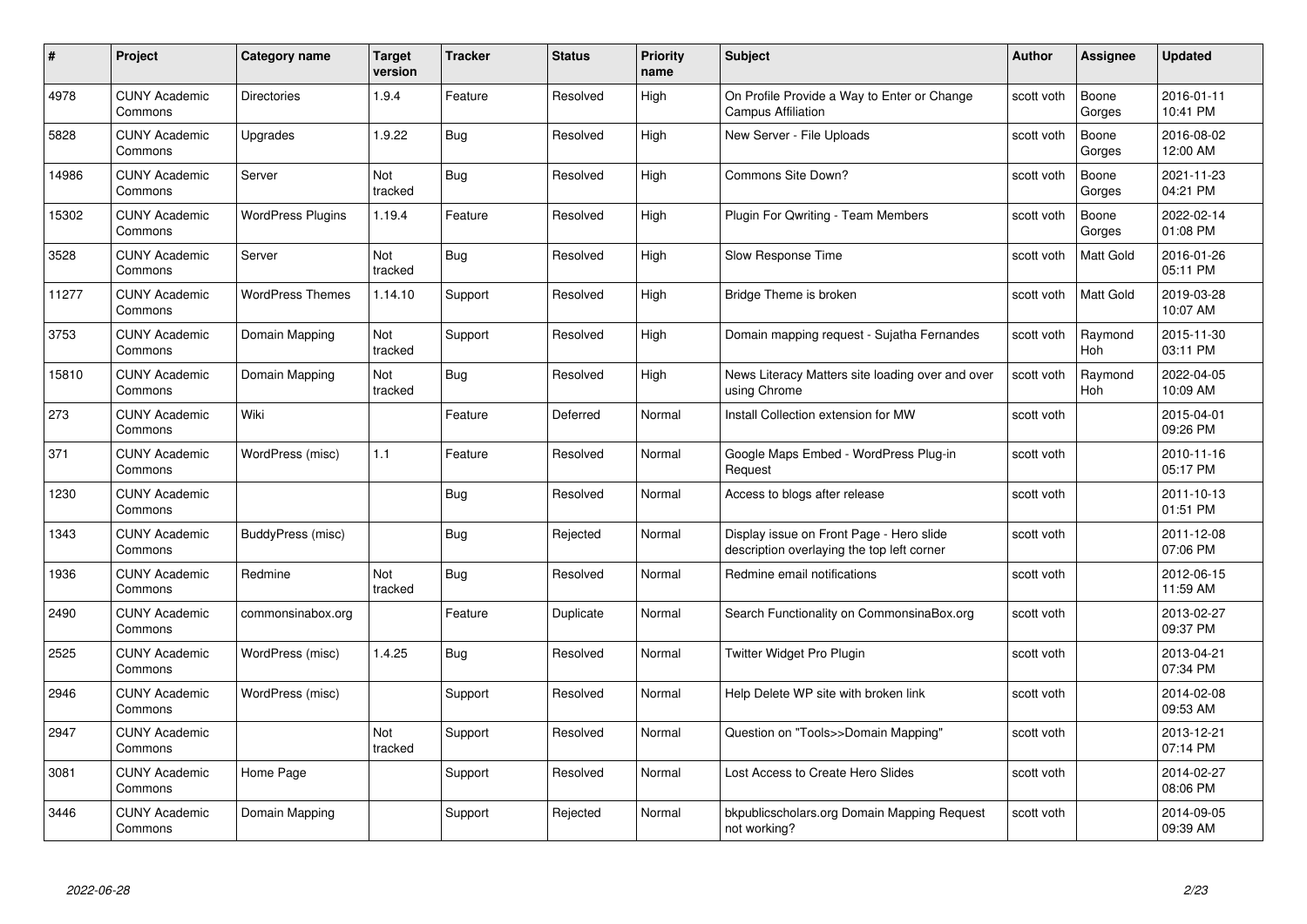| #    | Project                         | Category name            | <b>Target</b><br>version | <b>Tracker</b> | <b>Status</b> | <b>Priority</b><br>name | <b>Subject</b>                                                                 | <b>Author</b> | <b>Assignee</b> | <b>Updated</b>         |
|------|---------------------------------|--------------------------|--------------------------|----------------|---------------|-------------------------|--------------------------------------------------------------------------------|---------------|-----------------|------------------------|
| 3549 | <b>CUNY Academic</b><br>Commons | commonsinabox.org        | Not<br>tracked           | Support        | Rejected      | Normal                  | Spam on CBOX.org                                                               | scott voth    |                 | 2014-10-15<br>12:10 AM |
| 3621 | <b>CUNY Academic</b><br>Commons | Domain Mapping           | Not<br>tracked           | Support        | Resolved      | Normal                  | Question - Google Analytics, Mapped Domains,<br>and WP-Google-Analytics plugin | scott voth    |                 | 2015-04-01<br>09:16 PM |
| 3712 | <b>CUNY Academic</b><br>Commons | <b>WordPress Themes</b>  | 1.7.6                    | Support        | Resolved      | Normal                  | Two plugins for the "Old Paper Theme" not<br>Available                         | scott voth    |                 | 2014-12-11<br>08:16 PM |
| 4047 | <b>CUNY Academic</b><br>Commons | <b>WordPress Themes</b>  | Not<br>tracked           | Support        | Resolved      | Normal                  | Help James Samuel with Theme after it was<br>updated                           | scott voth    |                 | 2015-07-21<br>06:12 PM |
| 4107 | <b>CUNY Academic</b><br>Commons | Server                   | Not<br>tracked           | Bug            | Resolved      | Normal                  | Slow Response Time and "Error establishing a<br>database connection"           | scott voth    |                 | 2015-06-11<br>09:33 AM |
| 4309 | <b>CUNY Academic</b><br>Commons | Home Page                | 1.8.5                    | Feature        | Resolved      | Normal                  | Change Main Navigation Help Link to<br>http://codex.commons.gc.cuny.edu/       | scott voth    |                 | 2015-07-21<br>10:45 AM |
| 4424 | <b>CUNY Academic</b><br>Commons | Server                   |                          | Bug            | Rejected      | Normal                  | Slow Response Time                                                             | scott voth    |                 | 2015-08-12<br>09:46 AM |
| 5032 | <b>CUNY Academic</b><br>Commons | Server                   |                          | Support        | Resolved      | Normal                  | Error establishing a database connection                                       | scott voth    |                 | 2015-12-14<br>08:46 PM |
| 5295 | <b>CUNY Academic</b><br>Commons | Server                   | <b>Not</b><br>tracked    | Bug            | Resolved      | Normal                  | Lousy Response Time and sporadic timeouts                                      | scott voth    |                 | 2016-03-15<br>10:03 AM |
| 5548 | <b>CUNY Academic</b><br>Commons | <b>WordPress Plugins</b> | 1.9.15                   | Feature        | Resolved      | Normal                  | Plugin Request: Inventory Manager - Michael<br>Madden                          | scott voth    |                 | 2016-05-11<br>11:27 PM |
| 5829 | <b>CUNY Academic</b><br>Commons | Upgrades                 | Not<br>tracked           | Bug            | Resolved      | Normal                  | New Server - Creating a Group - Sometimes get<br>502 error                     | scott voth    |                 | 2016-08-01<br>11:58 PM |
| 6111 | <b>CUNY Academic</b><br>Commons | Registration             |                          | Support        | Resolved      | Normal                  | Manually Activate Member Account - Sunjum<br>Hussain                           | scott voth    |                 | 2016-10-11<br>08:21 PM |
| 7343 | <b>CUNY Academic</b><br>Commons | commonsinabox.org        | Not<br>tracked           | <b>Bug</b>     | Resolved      | Normal                  | commonsinabox.org - unable to access backend                                   | scott voth    |                 | 2017-01-06<br>11:58 AM |
| 7625 | <b>CUNY Academic</b><br>Commons | Registration             | Not<br>tracked           | <b>Bug</b>     | Resolved      | Normal                  | User unable to register - gets "Forbidden"<br>message                          | scott voth    |                 | 2017-11-15<br>01:44 PM |
| 7738 | <b>CUNY Academic</b><br>Commons | <b>WordPress Plugins</b> | 1.10.12                  | Feature        | Resolved      | Normal                  | Image Attribution Tagger                                                       | scott voth    |                 | 2017-03-02<br>02:22 PM |
| 7802 | <b>CUNY Academic</b><br>Commons |                          |                          | Support        | Duplicate     | Normal                  | SPS Faculty site stopped receiving notifications                               | scott voth    |                 | 2017-03-16<br>05:33 PM |
| 7810 | <b>CUNY Academic</b><br>Commons | <b>WordPress Themes</b>  | 1.10.15                  | Support        | Resolved      | Normal                  | Brunelleschi theme deprecation                                                 | scott voth    |                 | 2017-03-27<br>10:38 AM |
| 8683 | <b>CUNY Academic</b><br>Commons | WordPress (misc)         | 1.11.12                  | Support        | Resolved      | Normal                  | site banner getting overlaid by black WordPress<br>nav bar                     | scott voth    |                 | 2017-09-11<br>09:32 PM |
| 8706 | <b>CUNY Academic</b><br>Commons | <b>WordPress Plugins</b> | 1.11.13                  | Support        | Resolved      | Normal                  | Plugin Reguest - Accordion Slider lite                                         | scott voth    |                 | 2017-09-22<br>10:01 AM |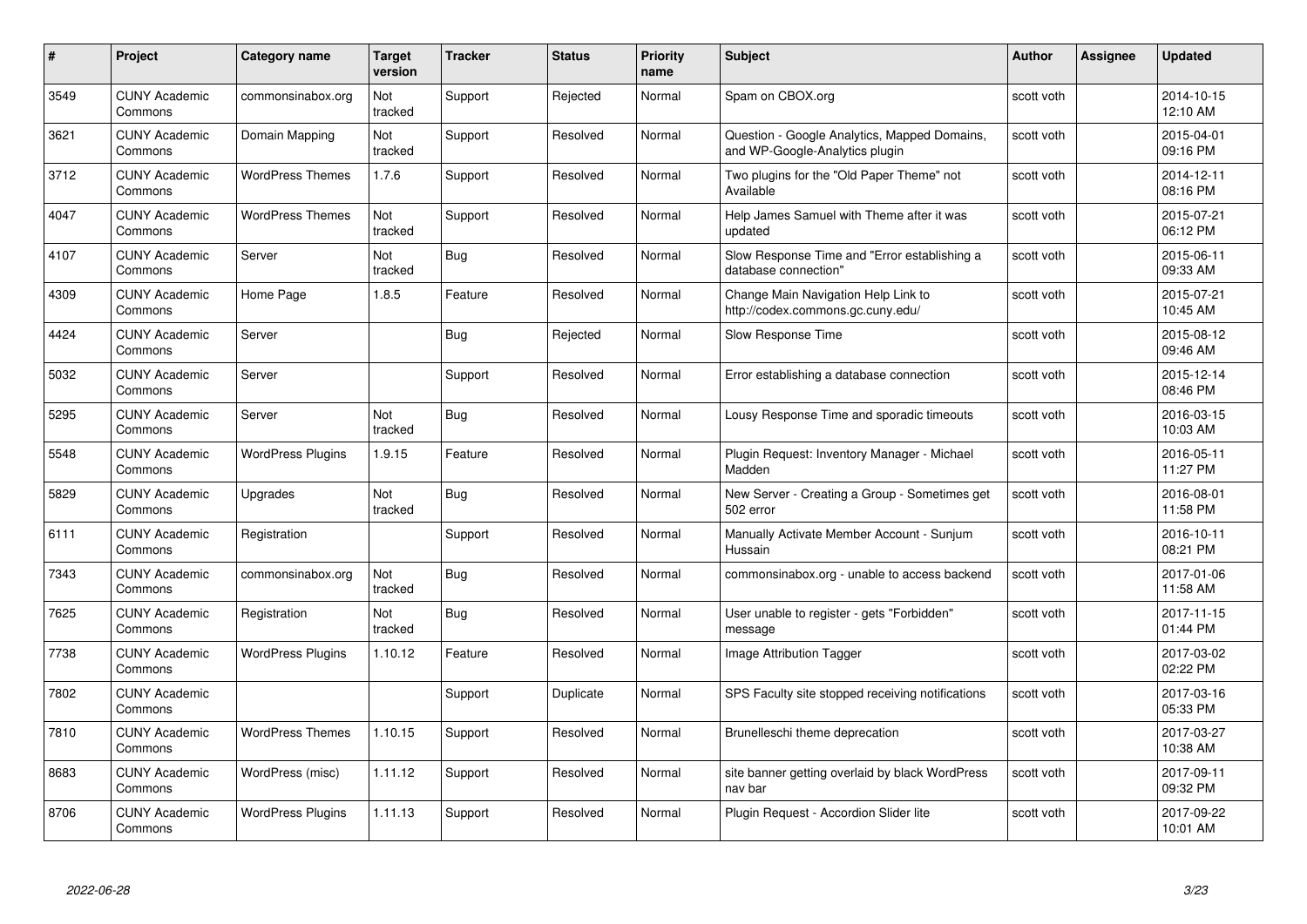| #     | Project                         | Category name            | <b>Target</b><br>version | <b>Tracker</b> | <b>Status</b> | <b>Priority</b><br>name | <b>Subject</b>                                    | <b>Author</b> | <b>Assignee</b> | <b>Updated</b>         |
|-------|---------------------------------|--------------------------|--------------------------|----------------|---------------|-------------------------|---------------------------------------------------|---------------|-----------------|------------------------|
| 8859  | <b>CUNY Academic</b><br>Commons |                          | <b>Not</b><br>tracked    | Support        | Resolved      | Normal                  | <b>Hero Slide Permissions</b>                     | scott voth    |                 | 2017-10-26<br>09:59 AM |
| 9053  | <b>CUNY Academic</b><br>Commons | <b>WordPress Plugins</b> | 1.12.6                   | Support        | Resolved      | Normal                  | WPBakery Visual Composer plugin Not Working       | scott voth    |                 | 2018-01-09<br>07:50 PM |
| 9217  | <b>CUNY Academic</b><br>Commons | <b>WordPress Plugins</b> | 1.12.9                   | Support        | Resolved      | Normal                  | Plugin Request - Text to Speech Widget            | scott voth    |                 | 2018-02-27<br>11:05 AM |
| 9221  | <b>CUNY Academic</b><br>Commons | <b>WordPress Plugins</b> | 1.16.6                   | Support        | Resolved      | Normal                  | Plugin Request - Quiz and Survey Master           | scott voth    |                 | 2020-02-25<br>10:55 AM |
| 9675  | <b>CUNY Academic</b><br>Commons | WordPress (misc)         |                          | Support        | Resolved      | Normal                  | Upload html file to new labor forum site          | scott voth    |                 | 2018-04-30<br>09:15 PM |
| 9685  | <b>CUNY Academic</b><br>Commons | <b>WordPress Plugins</b> | 1.13.1                   | Support        | Resolved      | Normal                  | Plugin Request - Popup-Maker                      | scott voth    |                 | 2018-05-08<br>10:52 AM |
| 9707  | <b>CUNY Academic</b><br>Commons | commonsinabox.org        |                          | Support        | Resolved      | Normal                  | CommonsinaBox.org DEV admin not responding        | scott voth    |                 | 2018-05-07<br>10:38 AM |
| 9745  | <b>CUNY Academic</b><br>Commons | Commons In A Box         | Not<br>tracked           | Support        | Resolved      | Normal                  | Commons in a Box - Query monitor                  | scott voth    |                 | 2018-05-09<br>01:24 PM |
| 9776  | <b>CUNY Academic</b><br>Commons | <b>WordPress Themes</b>  |                          | Support        | Rejected      | Normal                  | Theme Request - Pilot Fish                        | scott voth    |                 | 2018-05-17<br>02:36 PM |
| 9959  | <b>CUNY Academic</b><br>Commons | <b>WordPress Plugins</b> |                          | Bug            | Resolved      | Normal                  | Carto Map embed issue                             | scott voth    |                 | 2018-06-22<br>07:00 PM |
| 10071 | <b>CUNY Academic</b><br>Commons | WordPress (misc)         | Not<br>tracked           | <b>Bug</b>     | Resolved      | Normal                  | News Site not displaying                          | scott voth    |                 | 2018-07-30<br>01:19 PM |
| 10086 | <b>CUNY Academic</b><br>Commons | <b>WordPress Plugins</b> | 1.13.7                   | Support        | Resolved      | Normal                  | plugin request - Custom Facebook Feed             | scott voth    |                 | 2018-08-06<br>01:29 PM |
| 10105 | <b>CUNY Academic</b><br>Commons | <b>WordPress Plugins</b> | 1.13.7                   | Support        | Resolved      | Normal                  | Plugin request: Custom Post Type Widget           | scott voth    |                 | 2018-08-06<br>01:35 PM |
| 10106 | <b>CUNY Academic</b><br>Commons | <b>WordPress Plugins</b> | 1.13.7                   | Support        | Resolved      | Normal                  | Plugin request - Better Font Awesome              | scott voth    |                 | 2018-08-06<br>01:38 PM |
| 10111 | <b>CUNY Academic</b><br>Commons | <b>WordPress Plugins</b> | 1.13.7                   | Support        | Resolved      | Normal                  | Plugin request - Glossary                         | scott voth    |                 | 2018-08-06<br>01:44 PM |
| 10112 | <b>CUNY Academic</b><br>Commons | <b>WordPress Plugins</b> | 1.13.7                   | Support        | Resolved      | Normal                  | plugin request - Elementor                        | scott voth    |                 | 2018-08-06<br>01:45 PM |
| 10171 | <b>CUNY Academic</b><br>Commons | WordPress (misc)         | Not<br>tracked           | Support        | Resolved      | Normal                  | <b>Migration Question</b>                         | scott voth    |                 | 2018-09-12<br>01:48 PM |
| 10173 | <b>CUNY Academic</b><br>Commons | <b>WordPress Plugins</b> | 1.13.8                   | Support        | Resolved      | Normal                  | Plugin Reguest - MapMaker Enhanced Google<br>Maps | scott voth    |                 | 2018-08-23<br>08:07 AM |
| 10344 | <b>CUNY Academic</b><br>Commons | <b>WordPress Plugins</b> | 1.13.10                  | Support        | Resolved      | Normal                  | Twitter Plugins that are outdated                 | scott voth    |                 | 2018-09-25<br>10:50 AM |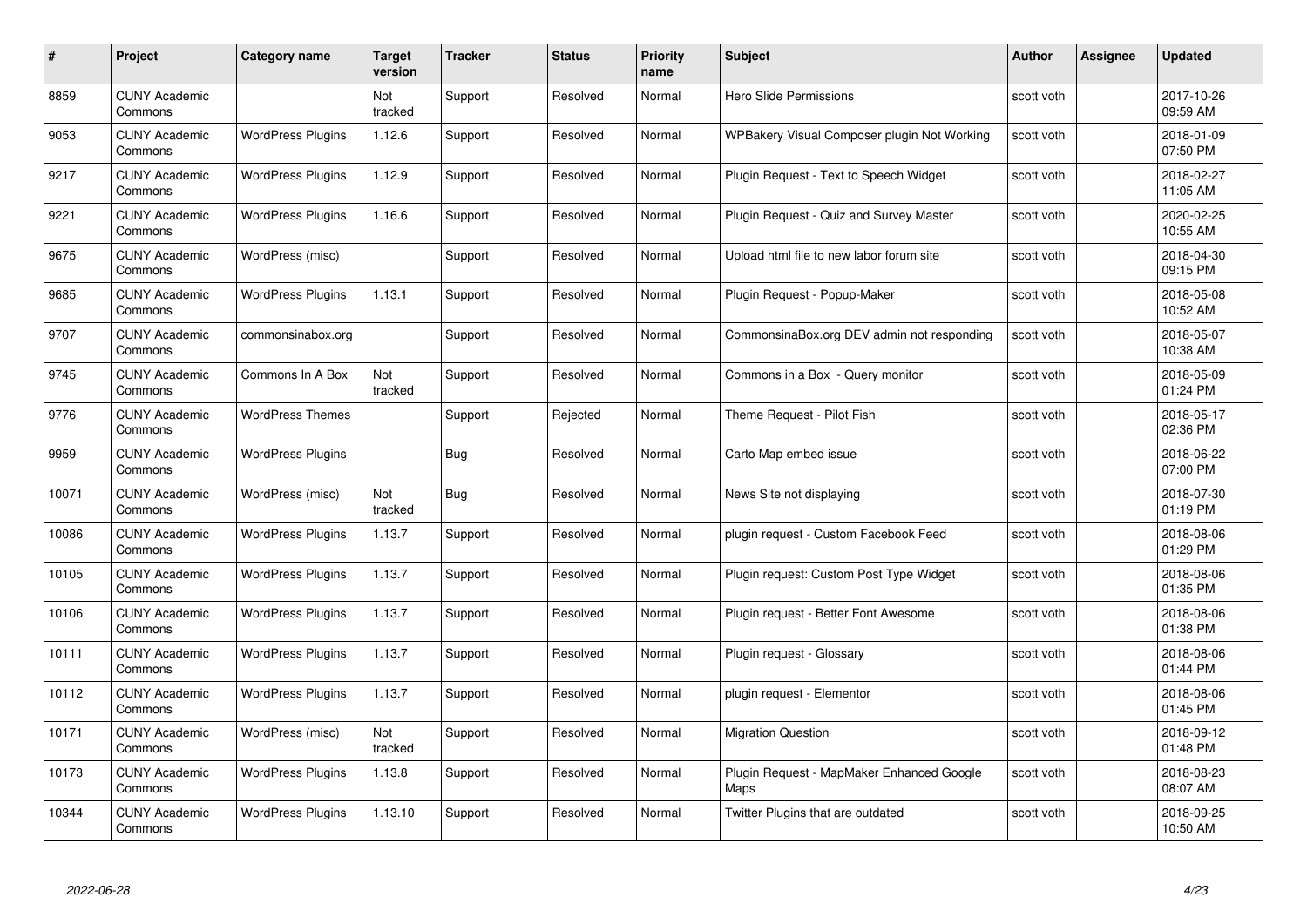| #     | Project                         | <b>Category name</b>     | Target<br>version | <b>Tracker</b> | <b>Status</b>        | <b>Priority</b><br>name | <b>Subject</b>                                                     | <b>Author</b> | <b>Assignee</b> | <b>Updated</b>         |
|-------|---------------------------------|--------------------------|-------------------|----------------|----------------------|-------------------------|--------------------------------------------------------------------|---------------|-----------------|------------------------|
| 10345 | <b>CUNY Academic</b><br>Commons | <b>WordPress Plugins</b> | 1.13.10           | Support        | Resolved             | Normal                  | Remove "Sociable" Plugin                                           | scott voth    |                 | 2018-09-25<br>10:54 AM |
| 10348 | <b>CUNY Academic</b><br>Commons | <b>WordPress Plugins</b> | 1.13.10           | Support        | Resolved             | Normal                  | <b>Remove Outdated Plugins</b>                                     | scott voth    |                 | 2018-09-25<br>11:00 AM |
| 10528 | <b>CUNY Academic</b><br>Commons | Domain Mapping           |                   | Support        | Rejected             | Normal                  | domain Mapping request for Kelly Josephs Baker                     | scott voth    |                 | 2018-10-15<br>11:20 AM |
| 10529 | <b>CUNY Academic</b><br>Commons | <b>WordPress Plugins</b> | 1.13.12           | Support        | Resolved             | Normal                  | Plugin Request -<br>https://wordpress.org/plugins/sign-up-sheets/  | scott voth    |                 | 2018-10-23<br>11:36 AM |
| 10679 | <b>CUNY Academic</b><br>Commons | Server                   |                   | Bug            | Rejected             | Normal                  | Site response time                                                 | scott voth    |                 | 2018-11-08<br>05:43 PM |
| 10749 | <b>CUNY Academic</b><br>Commons | <b>WordPress Plugins</b> |                   | Support        | Duplicate            | Normal                  | Plugin Request - H5P                                               | scott voth    |                 | 2018-11-26<br>03:22 PM |
| 10858 | <b>CUNY Academic</b><br>Commons |                          | 1.14.3            | Support        | Resolved             | Normal                  | deprecate WP Post to PDF plugin                                    | scott voth    |                 | 2018-12-26<br>10:33 AM |
| 10982 | <b>CUNY Academic</b><br>Commons | Domain Mapping           | Not<br>tracked    | Support        | Reporter<br>Feedback | Normal                  | <b>CNAME</b> question                                              | scott voth    |                 | 2019-01-22<br>04:29 PM |
| 11175 | <b>CUNY Academic</b><br>Commons | <b>WordPress Plugins</b> | Not<br>tracked    | Support        | Resolved             | Normal                  | unsubscribe action not working with Tribulant<br>newsletter plugin | scott voth    |                 | 2019-02-28<br>04:40 PM |
| 11276 | <b>CUNY Academic</b><br>Commons | <b>WordPress Plugins</b> |                   | Support        | Resolved             | Normal                  | unable to embed PDF with PDF Embedder                              | scott voth    |                 | 2019-05-14<br>05:03 PM |
| 11346 | <b>CUNY Academic</b><br>Commons | Accessibility            | 1.14.11           | Support        | Resolved             | Normal                  | Accessibility issues on Help page                                  | scott voth    |                 | 2019-04-23<br>11:38 AM |
| 11394 | <b>CUNY Academic</b><br>Commons |                          |                   | Design/UX      | Rejected             | Normal                  | Help Hyperlink and Help homepage                                   | scott voth    |                 | 2019-05-17<br>03:45 PM |
| 11524 | <b>CUNY Academic</b><br>Commons | <b>WordPress Themes</b>  | Not<br>tracked    | Support        | Resolved             | Normal                  | theme purchase rights                                              | scott voth    |                 | 2019-06-06<br>01:43 PM |
| 11530 | <b>CUNY Academic</b><br>Commons | Home Page                | Not<br>tracked    | <b>Bug</b>     | Resolved             | Normal                  | News Tab on homepage                                               | scott voth    |                 | 2019-06-10<br>02:04 PM |
| 11532 | <b>CUNY Academic</b><br>Commons | About page               |                   | Bug            | Rejected             | Normal                  | About >> Contact Us sub-tab on homepage                            | scott voth    |                 | 2019-06-16<br>12:04 AM |
| 11590 | <b>CUNY Academic</b><br>Commons | <b>WordPress Plugins</b> | 1.15.4            | Support        | Resolved             | Normal                  | deprecate The The Tabs and Accordion plugin                        | scott voth    |                 | 2019-06-25<br>04:22 PM |
| 11745 | <b>CUNY Academic</b><br>Commons | <b>WordPress Themes</b>  | Not<br>tracked    | Support        | Resolved             | Normal                  | Make ColorMag theme available for literary bronx<br>site           | scott voth    |                 | 2019-08-14<br>03:36 PM |
| 11788 | <b>CUNY Academic</b><br>Commons | <b>WordPress Plugins</b> | Future<br>release | Support        | Reporter<br>Feedback | Normal                  | Plugin Request - Browse Aloud                                      | scott voth    |                 | 2019-09-24<br>08:42 AM |
| 11860 | CUNY Academic<br>Commons        | Registration             | Future<br>release | Feature        | New                  | Normal                  | Ensure Students Are Aware They Can Use<br>Aliases At Registration  | scott voth    |                 | 2019-09-24<br>08:46 AM |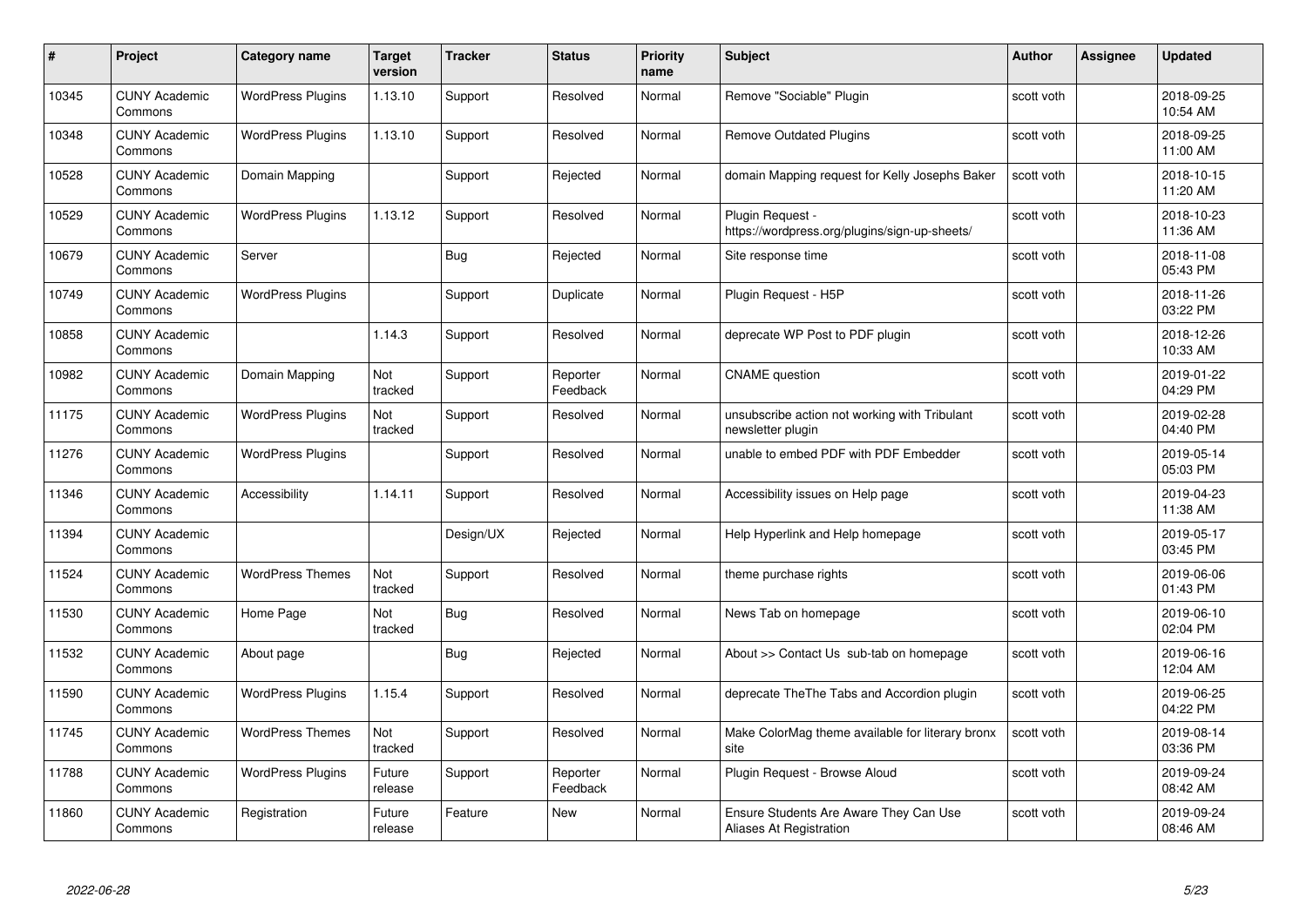| #     | Project                         | <b>Category name</b>     | Target<br>version | <b>Tracker</b> | <b>Status</b> | <b>Priority</b><br>name | <b>Subject</b>                                                                     | <b>Author</b> | <b>Assignee</b> | <b>Updated</b>         |
|-------|---------------------------------|--------------------------|-------------------|----------------|---------------|-------------------------|------------------------------------------------------------------------------------|---------------|-----------------|------------------------|
| 12149 | <b>CUNY Academic</b><br>Commons | <b>WordPress Plugins</b> | 1.16.1            | Feature        | Resolved      | Normal                  | plugin request - Kadence-bloks                                                     | scott voth    |                 | 2019-12-10<br>11:14 AM |
| 12253 | <b>CUNY Academic</b><br>Commons | <b>WordPress Themes</b>  | 1.16.3            | Support        | Resolved      | Normal                  | Theme request - Atomic Block theme                                                 | scott voth    |                 | 2020-01-14<br>02:07 PM |
| 12573 | <b>CUNY Academic</b><br>Commons | <b>WordPress Plugins</b> | Future<br>release | <b>Bug</b>     | <b>New</b>    | Normal                  | <b>CommentPress Core Issues</b>                                                    | scott voth    |                 | 2020-03-24<br>04:32 PM |
| 12773 | <b>CUNY Academic</b><br>Commons | <b>WordPress Themes</b>  | Not<br>tracked    | Support        | Resolved      | Normal                  | Deprecate Serif Lite theme                                                         | scott voth    |                 | 2020-05-12<br>05:44 PM |
| 12796 | <b>CUNY Academic</b><br>Commons | <b>WordPress Plugins</b> |                   | Support        | Resolved      | Normal                  | Timeline JS                                                                        | scott voth    |                 | 2020-06-03<br>04:10 PM |
| 12953 | <b>CUNY Academic</b><br>Commons | <b>WordPress Themes</b>  | Not<br>tracked    | Bug            | Resolved      | Normal                  | Pagination Issue on Customizr theme                                                | scott voth    |                 | 2020-07-14<br>11:53 AM |
| 13374 | <b>CUNY Academic</b><br>Commons | Domain Mapping           |                   | Support        | Resolved      | Normal                  | domain mapping question                                                            | scott voth    |                 | 2020-10-01<br>01:10 PM |
| 13407 | <b>CUNY Academic</b><br>Commons | Domain Mapping           | Not<br>tracked    | Support        | Resolved      | Normal                  | Remove domain mapping for sexgenlab.org                                            | scott voth    |                 | 2020-09-30<br>11:35 AM |
| 13716 | <b>CUNY Academic</b><br>Commons | <b>WordPress Plugins</b> |                   | Support        | Resolved      | Normal                  | Events sidebar issue with segalcenter.org                                          | scott voth    |                 | 2020-12-21<br>10:55 AM |
| 13754 | <b>CUNY Academic</b><br>Commons | <b>WordPress Themes</b>  | Not<br>tracked    | Feature        | Resolved      | Normal                  | Update Commons WordPress Default Theme                                             | scott voth    |                 | 2021-01-11<br>10:51 AM |
| 13755 | CUNY Academic<br>Commons        | <b>WordPress Themes</b>  | Not<br>tracked    | Support        | Resolved      | Normal                  | Deprecate Twenty Ten and Twenty Eleven<br>themes                                   | scott voth    |                 | 2021-01-12<br>10:46 AM |
| 14250 | <b>CUNY Academic</b><br>Commons | Support                  | Not<br>tracked    | Support        | Resolved      | Normal                  | migrate new site to old url                                                        | scott voth    |                 | 2021-04-13<br>07:41 PM |
| 14694 | <b>CUNY Academic</b><br>Commons | Groups (misc)            | 1.18.16           | Bug            | Resolved      | Normal                  | Order by: Newly Created, Alphabetical, etc. Not<br>Working on Groups and Sites tab | scott voth    |                 | 2021-08-10<br>11:16 AM |
| 14847 | <b>CUNY Academic</b><br>Commons | <b>WordPress Plugins</b> |                   | Support        | Resolved      | Normal                  | JetPack Issue displaying simple images                                             | scott voth    |                 | 2021-10-10<br>12:40 PM |
| 15204 | <b>CUNY Academic</b><br>Commons | WordPress (misc)         |                   | Support        | Resolved      | Normal                  | PDF export replaces Polish letter "ł" with "?"                                     | scott voth    |                 | 2022-01-19<br>04:35 PM |
| 16143 | <b>CUNY Academic</b><br>Commons |                          | 1.19.10           | Bug            | Resolved      | Normal                  | Is Commons site down?                                                              | scott voth    |                 | 2022-05-24<br>11:17 AM |
| 294   | <b>CUNY Academic</b><br>Commons | Wiki                     | 1.0.2             | <b>Bug</b>     | Resolved      | Normal                  | TagAsCategory extension on the Wiki                                                | scott voth    | Boone<br>Gorges | 2010-09-02<br>10:53 AM |
| 299   | <b>CUNY Academic</b><br>Commons | Wiki                     | 1.0.2             | <b>Bug</b>     | Resolved      | Normal                  | Wiki Sidebar Search Option                                                         | scott voth    | Boone<br>Gorges | 2010-09-02<br>10:46 AM |
| 403   | CUNY Academic<br>Commons        | BuddyPress (misc)        | Future<br>release | Feature        | Duplicate     | Normal                  | Personalization of the Profile Page                                                | scott voth    | Boone<br>Gorges | 2010-11-22<br>11:32 AM |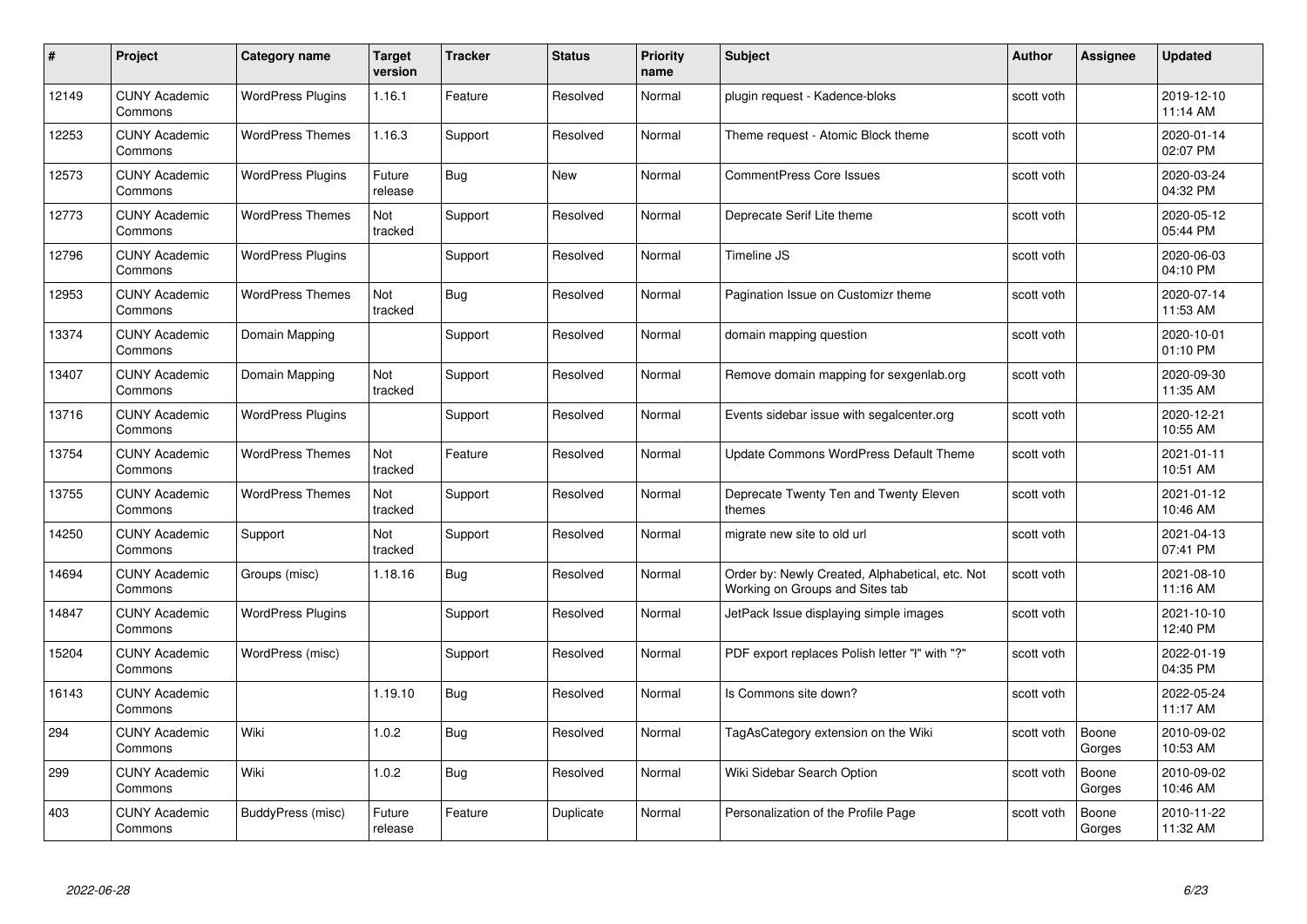| #    | Project                         | Category name     | Target<br>version | <b>Tracker</b> | <b>Status</b> | <b>Priority</b><br>name | <b>Subject</b>                                                                    | Author     | <b>Assignee</b> | <b>Updated</b>         |
|------|---------------------------------|-------------------|-------------------|----------------|---------------|-------------------------|-----------------------------------------------------------------------------------|------------|-----------------|------------------------|
| 447  | <b>CUNY Academic</b><br>Commons | WordPress (misc)  | 1.1.4             | Bug            | Resolved      | Normal                  | Widgetize Google Gadjets plugin                                                   | scott voth | Boone<br>Gorges | 2010-12-18<br>12:24 PM |
| 448  | <b>CUNY Academic</b><br>Commons | WordPress (misc)  | 1.1.4             | <b>Bug</b>     | Resolved      | Normal                  | Media Element HTML5 Player Plugin                                                 | scott voth | Boone<br>Gorges | 2010-12-18<br>11:16 AM |
| 460  | <b>CUNY Academic</b><br>Commons | Wiki              | Not<br>tracked    | <b>Bug</b>     | Resolved      | Normal                  | Older Images not showing up on Wiki after release   scott voth<br>1.1.1           |            | Boone<br>Gorges | 2010-12-21<br>04:46 PM |
| 461  | <b>CUNY Academic</b><br>Commons | WordPress (misc)  | 1.1.3             | <b>Bug</b>     | Resolved      | Normal                  | Atahualpa 3.3.3 - does it need to be upgraded for<br>WP 3 ?                       | scott voth | Boone<br>Gorges | 2010-12-13<br>09:15 PM |
| 515  | <b>CUNY Academic</b><br>Commons | BuddyPress (misc) | 1.2               | Feature        | Rejected      | Normal                  | TOC, Tags and a Tag Cloud for new BP "wiki-like"<br>plugin                        | scott voth | Boone<br>Gorges | 2011-02-11<br>05:47 PM |
| 517  | <b>CUNY Academic</b><br>Commons | BuddyPress (misc) | 1.3               | Feature        | Resolved      | Normal                  | Image handling for new BP "wiki-like" plugin                                      | scott voth | Boone<br>Gorges | 2011-06-20<br>11:33 AM |
| 518  | <b>CUNY Academic</b><br>Commons | BuddyPress (misc) | 1.2               | Feature        | Resolved      | Normal                  | Search box for new BP "wiki-like" plugin                                          | scott voth | Boone<br>Gorges | 2011-02-23<br>08:41 AM |
| 529  | <b>CUNY Academic</b><br>Commons | BuddyPress (misc) | 1.2               | Feature        | Rejected      | Normal                  | Paste Plain Text icon not working in BP "wiki"<br>plugin                          | scott voth | Boone<br>Gorges | 2011-02-18<br>01:25 PM |
| 530  | <b>CUNY Academic</b><br>Commons | BuddyPress (misc) | $1.3$             | Feature        | Rejected      | Normal                  | Automatically generated Page urls for new BP wiki   scott voth<br>plugin          |            | Boone<br>Gorges | 2011-02-11<br>05:50 PM |
| 569  | <b>CUNY Academic</b><br>Commons | WordPress (misc)  | 1.1.10            | <b>Bug</b>     | Resolved      | Normal                  | Issue found switching between Green Park, Woo<br>Canvas Theme, and back again     | scott voth | Boone<br>Gorges | 2011-02-08<br>05:35 PM |
| 587  | <b>CUNY Academic</b><br>Commons | WordPress (misc)  | 1.1.10            | Feature        | Resolved      | Normal                  | Zotero Plugin - ZotPress                                                          | scott voth | Boone<br>Gorges | 2011-02-21<br>05:44 PM |
| 689  | <b>CUNY Academic</b><br>Commons | BuddyPress (misc) | $1.3$             | Bug            | Resolved      | Normal                  | BP-specific custom post types should not be<br>visible to non-admins on Dashboard | scott voth | Boone<br>Gorges | 2011-05-17<br>11:13 AM |
| 754  | <b>CUNY Academic</b><br>Commons | BuddyPress (misc) | $1.3$             | Bug            | Resolved      | Normal                  | LaTex parsing on email notifications                                              | scott voth | Boone<br>Gorges | 2011-09-14<br>01:28 AM |
| 1155 | <b>CUNY Academic</b><br>Commons | WordPress (misc)  | 1.2.5             | Feature        | Resolved      | Normal                  | Add Fancybox WordPress plugin                                                     | scott voth | Boone<br>Gorges | 2011-09-12<br>05:48 PM |
| 1222 | <b>CUNY Academic</b><br>Commons | WordPress (misc)  | 1.5               | Feature        | Resolved      | Normal                  | Evaluate Premium Themes for "The Commons<br>Classified"                           | scott voth | Boone<br>Gorges | 2011-11-29<br>10:23 AM |
| 1237 | <b>CUNY Academic</b><br>Commons | Events            | 1.8               | Feature        | Resolved      | Normal                  | Develop Commons Calendar of Events Plugin                                         | scott voth | Boone<br>Gorges | 2016-02-15<br>11:19 PM |
| 1316 | <b>CUNY Academic</b><br>Commons | BuddyPress (misc) | 1.2.5             | <b>Bug</b>     | Resolved      | Normal                  | Buddy Press Docs - comments going to email, but<br>not to the Doc                 | scott voth | Boone<br>Gorges | 2011-11-04<br>12:53 PM |
| 1355 | <b>CUNY Academic</b><br>Commons | WordPress (misc)  | $1.3$             | Feature        | Resolved      | Normal                  | Plugin request: Tagline Rotator                                                   | scott voth | Boone<br>Gorges | 2011-12-08<br>07:04 PM |
| 1379 | <b>CUNY Academic</b><br>Commons | Wiki              | 1.3               | <b>Bug</b>     | Resolved      | Normal                  | Help Link in the Admin Bar points to old Help<br>Page                             | scott voth | Boone<br>Gorges | 2011-12-09<br>09:08 AM |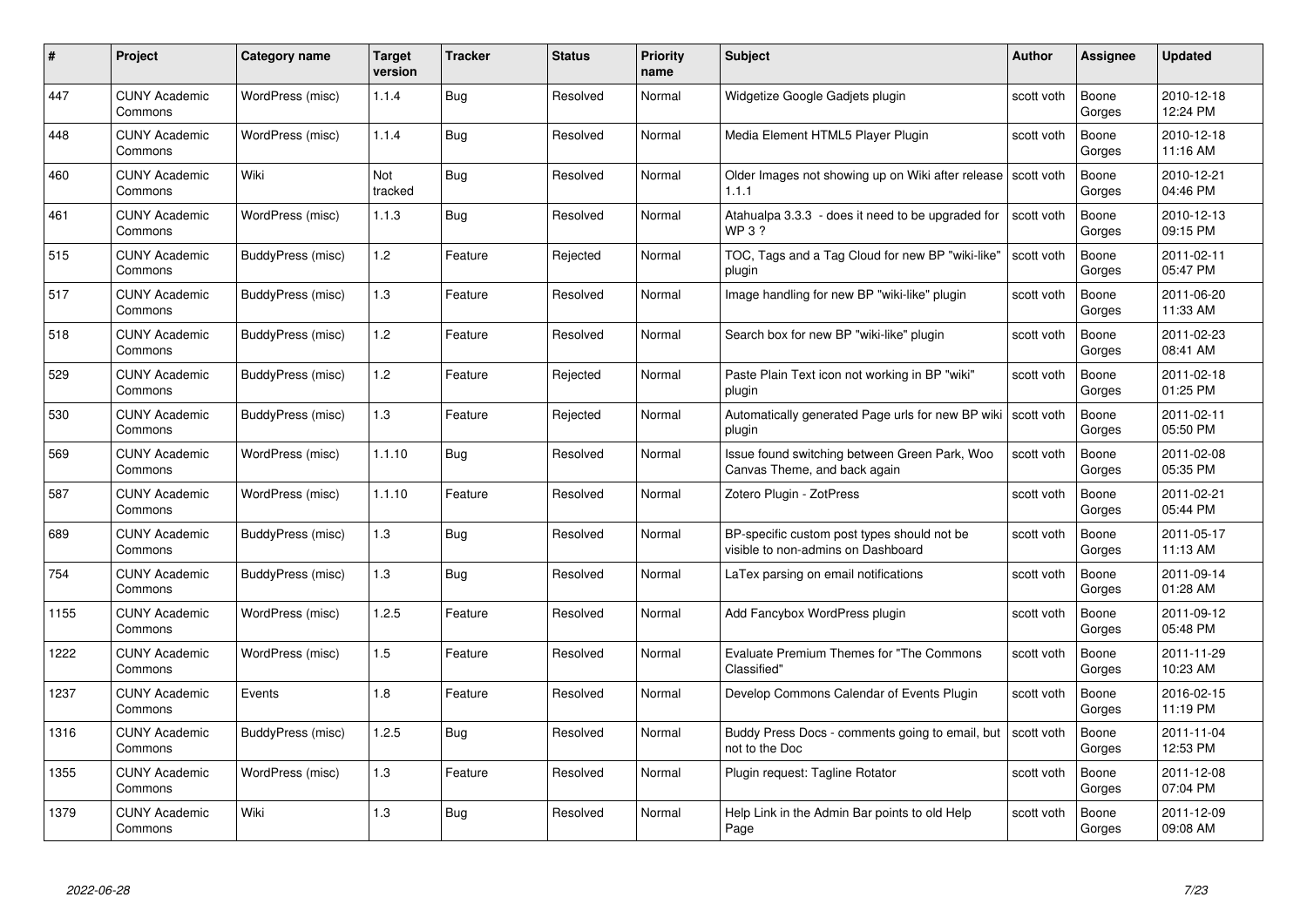| #    | Project                         | <b>Category name</b> | Target<br>version | <b>Tracker</b> | <b>Status</b> | <b>Priority</b><br>name | <b>Subject</b>                                                        | <b>Author</b> | <b>Assignee</b> | <b>Updated</b>         |
|------|---------------------------------|----------------------|-------------------|----------------|---------------|-------------------------|-----------------------------------------------------------------------|---------------|-----------------|------------------------|
| 1396 | <b>CUNY Academic</b><br>Commons | WordPress (misc)     | 1.3.13            | Bug            | Resolved      | Normal                  | InLine Google Docs Plugin Not Working                                 | scott voth    | Boone<br>Gorges | 2012-05-22<br>11:36 AM |
| 1427 | <b>CUNY Academic</b><br>Commons | WordPress (misc)     | 1.3.5             | Feature        | Resolved      | Normal                  | Plugin Request: jQuery Vertical Accordion Menu                        | scott voth    | Boone<br>Gorges | 2012-01-16<br>08:17 PM |
| 1461 | <b>CUNY Academic</b><br>Commons | BuddyPress (misc)    | 1.3.1             | Bug            | Resolved      | Normal                  | Strange Behaviour in the Activity Stream                              | scott voth    | Boone<br>Gorges | 2011-12-19<br>08:33 AM |
| 1465 | <b>CUNY Academic</b><br>Commons | Wiki                 | 1.3.4             | <b>Bug</b>     | Resolved      | Normal                  | TagAsCategory Extension & Wiki Inc Plugin                             | scott voth    | Boone<br>Gorges | 2012-01-10<br>08:46 PM |
| 1486 | CUNY Academic<br>Commons        | BuddyPress (misc)    | Not<br>tracked    | <b>Bug</b>     | Resolved      | Normal                  | Blog Tag in Group                                                     | scott voth    | Boone<br>Gorges | 2011-12-21<br>07:45 AM |
| 1502 | <b>CUNY Academic</b><br>Commons | WordPress (misc)     | 1.3.4             | Support        | Resolved      | Normal                  | The Commons Classified - ClassiPress Theme                            | scott voth    | Boone<br>Gorges | 2012-01-13<br>09:09 AM |
| 1625 | <b>CUNY Academic</b><br>Commons | BuddyPress (misc)    | 1.10              | Feature        | Resolved      | Normal                  | Modify Default Avatar and Assignment Process                          | scott voth    | Boone<br>Gorges | 2016-02-19<br>12:09 AM |
| 1645 | <b>CUNY Academic</b><br>Commons | WordPress (misc)     | 1.3.8             | Bug            | Resolved      | Normal                  | WordTube Plugin can't find "JW Player" - fails to<br>play .swf files  | scott voth    | Boone<br>Gorges | 2012-02-23<br>07:27 PM |
| 1716 | <b>CUNY Academic</b><br>Commons | WordPress (misc)     | 1.3.9             | Feature        | Resolved      | Normal                  | Plugin Request: Blogger Importer                                      | scott voth    | Boone<br>Gorges | 2012-03-12<br>11:56 AM |
| 1717 | <b>CUNY Academic</b><br>Commons | WordPress (misc)     | 1.3.9             | Bug            | Resolved      | Normal                  | SimplePie For WP not working - need a writable<br>Cache Folder        | scott voth    | Boone<br>Gorges | 2012-03-12<br>12:17 PM |
| 1718 | CUNY Academic<br>Commons        | WordPress (misc)     | 1.4               | Feature        | Resolved      | Normal                  | Plugin Request - Live Journal Importer                                | scott voth    | Boone<br>Gorges | 2012-03-19<br>10:48 PM |
| 1719 | <b>CUNY Academic</b><br>Commons | WordPress (misc)     | 1.3.9             | Feature        | Resolved      | Normal                  | Plugin Request: RSS Importer                                          | scott voth    | Boone<br>Gorges | 2012-03-12<br>11:59 AM |
| 1720 | <b>CUNY Academic</b><br>Commons | WordPress (misc)     | 1.3.9             | Feature        | Resolved      | Normal                  | Plugin Request: Tumblr Importer                                       | scott voth    | Boone<br>Gorges | 2012-03-12<br>11:57 AM |
| 1745 | <b>CUNY Academic</b><br>Commons | BuddyPress (misc)    | Not<br>tracked    | <b>Bug</b>     | Resolved      | Normal                  | Dashboard Access to Create Hero Slides                                | scott voth    | Boone<br>Gorges | 2012-03-19<br>04:14 PM |
| 1746 | <b>CUNY Academic</b><br>Commons | WordPress (misc)     | 1.3.10            | Feature        | Resolved      | Normal                  | Max Number of Items in a Tag Cloud                                    | scott voth    | Boone<br>Gorges | 2012-03-29<br>10:09 AM |
| 1848 | <b>CUNY Academic</b><br>Commons | WordPress (misc)     | 1.3.13            | Bug            | Resolved      | Normal                  | Having Issues with Saving Menu Changes on the<br><b>Commons Codex</b> | scott voth    | Boone<br>Gorges | 2012-04-26<br>07:48 PM |
| 1932 | <b>CUNY Academic</b><br>Commons | WordPress (misc)     | Not<br>tracked    | <b>Bug</b>     | Resolved      | Normal                  | Lost access to Create Hero Slides                                     | scott voth    | Boone<br>Gorges | 2012-06-12<br>08:34 AM |
| 1947 | <b>CUNY Academic</b><br>Commons | WordPress (misc)     | 1.3.15            | <b>Bug</b>     | Rejected      | Normal                  | Inline Google Docs - SSL required                                     | scott voth    | Boone<br>Gorges | 2012-06-25<br>09:12 AM |
| 1948 | CUNY Academic<br>Commons        | WordPress (misc)     | 1.3.15            | Bug            | Rejected      | Normal                  | Verite Timeline plugin                                                | scott voth    | Boone<br>Gorges | 2012-06-25<br>09:10 AM |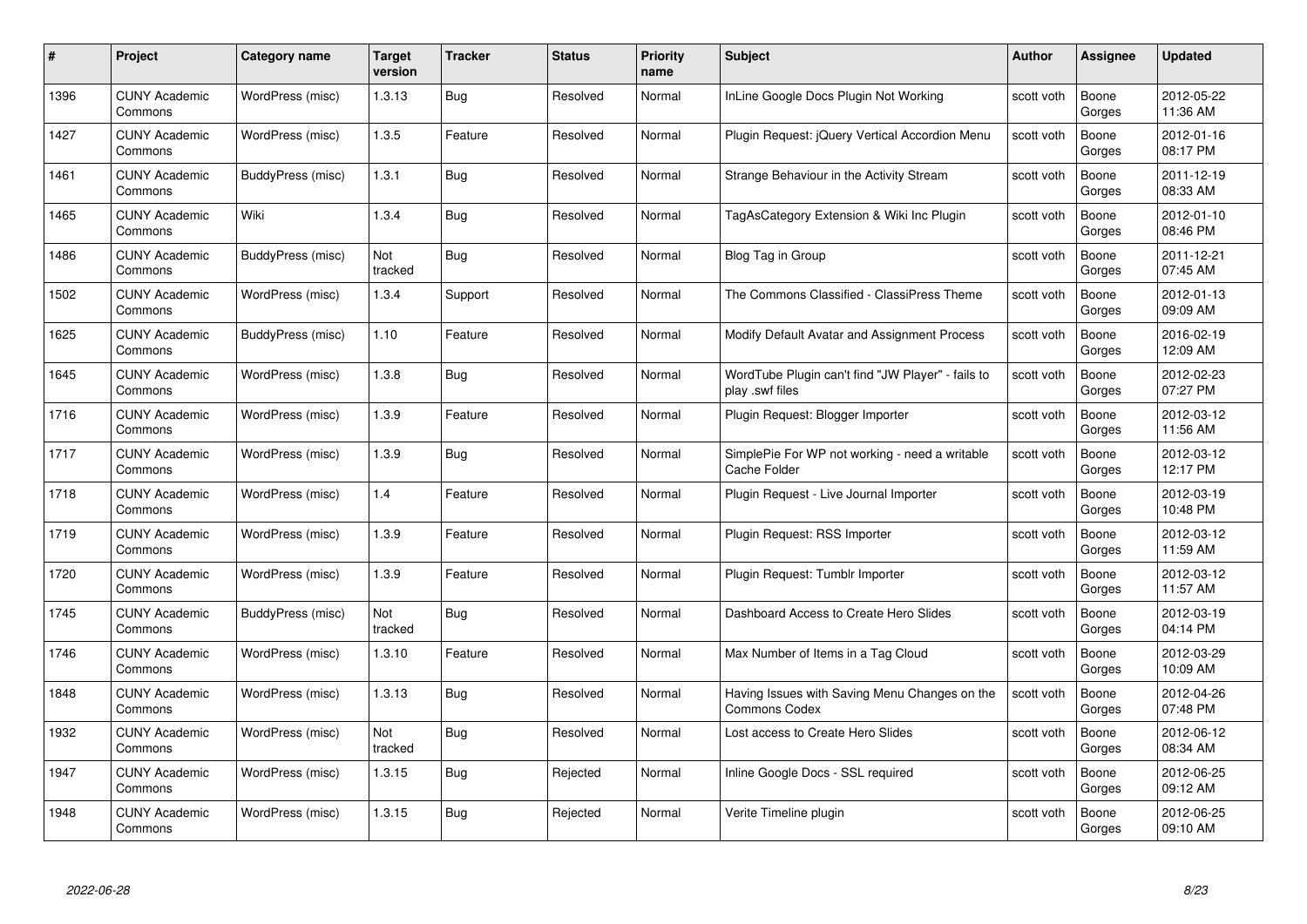| #    | Project                         | <b>Category name</b> | Target<br>version | <b>Tracker</b> | <b>Status</b> | <b>Priority</b><br>name | <b>Subject</b>                                                                  | <b>Author</b> | <b>Assignee</b> | <b>Updated</b>         |
|------|---------------------------------|----------------------|-------------------|----------------|---------------|-------------------------|---------------------------------------------------------------------------------|---------------|-----------------|------------------------|
| 2056 | <b>CUNY Academic</b><br>Commons | Wiki                 |                   | Bug            | Rejected      | Normal                  | MediaWiki - Embedding Video Functionality<br>Seems Broken                       | scott voth    | Boone<br>Gorges | 2016-05-31<br>12:16 PM |
| 2209 | <b>CUNY Academic</b><br>Commons | WordPress (misc)     |                   | Feature        | Resolved      | Normal                  | Install Q & A Plugin on Commonsinabox.org                                       | scott voth    | Boone<br>Gorges | 2012-10-21<br>10:53 AM |
| 2287 | <b>CUNY Academic</b><br>Commons | commonsinabox.org    | Not<br>tracked    | <b>Bug</b>     | Resolved      | Normal                  | User reports he added an entry to the Help &<br>Support Forum - but it was lost | scott voth    | Boone<br>Gorges | 2012-11-21<br>11:27 PM |
| 2316 | <b>CUNY Academic</b><br>Commons | commonsinabox.org    | Not<br>tracked    | <b>Bug</b>     | Resolved      | Normal                  | Commonsinabox.org - group forum - can't access<br>second page of forum posts    | scott voth    | Boone<br>Gorges | 2012-12-03<br>11:57 AM |
| 2392 | <b>CUNY Academic</b><br>Commons | WordPress (misc)     | Not<br>tracked    | Bug            | Resolved      | Normal                  | Lost Access to Create Hero Slides                                               | scott voth    | Boone<br>Gorges | 2013-02-04<br>10:25 AM |
| 2435 | <b>CUNY Academic</b><br>Commons | commonsinabox.org    |                   | <b>Bug</b>     | Resolved      | Normal                  | commonsinabox.org - media upload file types                                     | scott voth    | Boone<br>Gorges | 2013-02-13<br>09:58 PM |
| 2436 | <b>CUNY Academic</b><br>Commons | WordPress (misc)     | 1.4.20            | Bug            | Resolved      | Normal                  | Commons News blog - Commons Buzz Slider                                         | scott voth    | Boone<br>Gorges | 2013-02-28<br>11:27 AM |
| 2484 | <b>CUNY Academic</b><br>Commons | commonsinabox.org    |                   | Bug            | Resolved      | Normal                  | Forum posts are vanishing - can only view last few<br>on Help & Support         | scott voth    | Boone<br>Gorges | 2013-03-01<br>11:19 AM |
| 2511 | <b>CUNY Academic</b><br>Commons | WordPress (misc)     |                   | Bug            | Resolved      | Normal                  | Lost Access to Create Hero Slides                                               | scott voth    | Boone<br>Gorges | 2013-03-11<br>10:24 AM |
| 2518 | <b>CUNY Academic</b><br>Commons | commonsinabox.org    | Not<br>tracked    | <b>Bug</b>     | Resolved      | Normal                  | Lost Access to Upload image files on<br>CommonsinaBox.org                       | scott voth    | Boone<br>Gorges | 2013-03-20<br>01:57 PM |
| 2561 | CUNY Academic<br>Commons        | commonsinabox.org    | Not<br>tracked    | <b>Bug</b>     | Resolved      | Normal                  | CSS Issues on Commonsinabox.org                                                 | scott voth    | Boone<br>Gorges | 2013-05-16<br>03:31 PM |
| 2568 | <b>CUNY Academic</b><br>Commons |                      | Not<br>tracked    | Support        | Resolved      | Normal                  | <b>Statistics Needed - Queens College Commons</b><br>Usage                      | scott voth    | Boone<br>Gorges | 2016-01-26<br>12:35 AM |
| 2585 | <b>CUNY Academic</b><br>Commons | commonsinabox.org    | Not<br>tracked    | <b>Bug</b>     | Resolved      | Normal                  | commonsinbox.org - no "site features" option                                    | scott voth    | Boone<br>Gorges | 2013-05-21<br>09:15 PM |
| 2631 | <b>CUNY Academic</b><br>Commons | commonsinabox.org    | Not<br>tracked    | <b>Bug</b>     | Resolved      | Normal                  | Bullet Points don't display in Forum posts on<br>CBOX.org                       | scott voth    | Boone<br>Gorges | 2014-05-01<br>08:11 PM |
| 2633 | <b>CUNY Academic</b><br>Commons | commonsinabox.org    | Not<br>tracked    | <b>Bug</b>     | Resolved      | Normal                  | Mentions in CBOX.org                                                            | scott voth    | Boone<br>Gorges | 2014-05-01<br>08:12 PM |
| 2679 | <b>CUNY Academic</b><br>Commons | WordPress (misc)     | Not<br>tracked    | Support        | Resolved      | Normal                  | WP Post to PDF plugin Logo                                                      | scott voth    | Boone<br>Gorges | 2014-11-03<br>03:53 PM |
| 2779 | <b>CUNY Academic</b><br>Commons | BuddyPress (misc)    | 1.5.3             | Bug            | Resolved      | Normal                  | Firefox Issue on Portfolio page when scrolling<br>down                          | scott voth    | Boone<br>Gorges | 2013-09-19<br>01:52 PM |
| 2796 | <b>CUNY Academic</b><br>Commons |                      | 1.5.4             | <b>Bug</b>     | Resolved      | Normal                  | Sluggish Response on the Site - Sunday 9/15 -<br>3PM - 6PM                      | scott voth    | Boone<br>Gorges | 2013-10-01<br>08:41 PM |
| 2813 | <b>CUNY Academic</b><br>Commons | WordPress (misc)     | 1.5.5             | Feature        | Resolved      | Normal                  | WordPress plugin request - MailPoet                                             | scott voth    | Boone<br>Gorges | 2013-10-11<br>08:18 PM |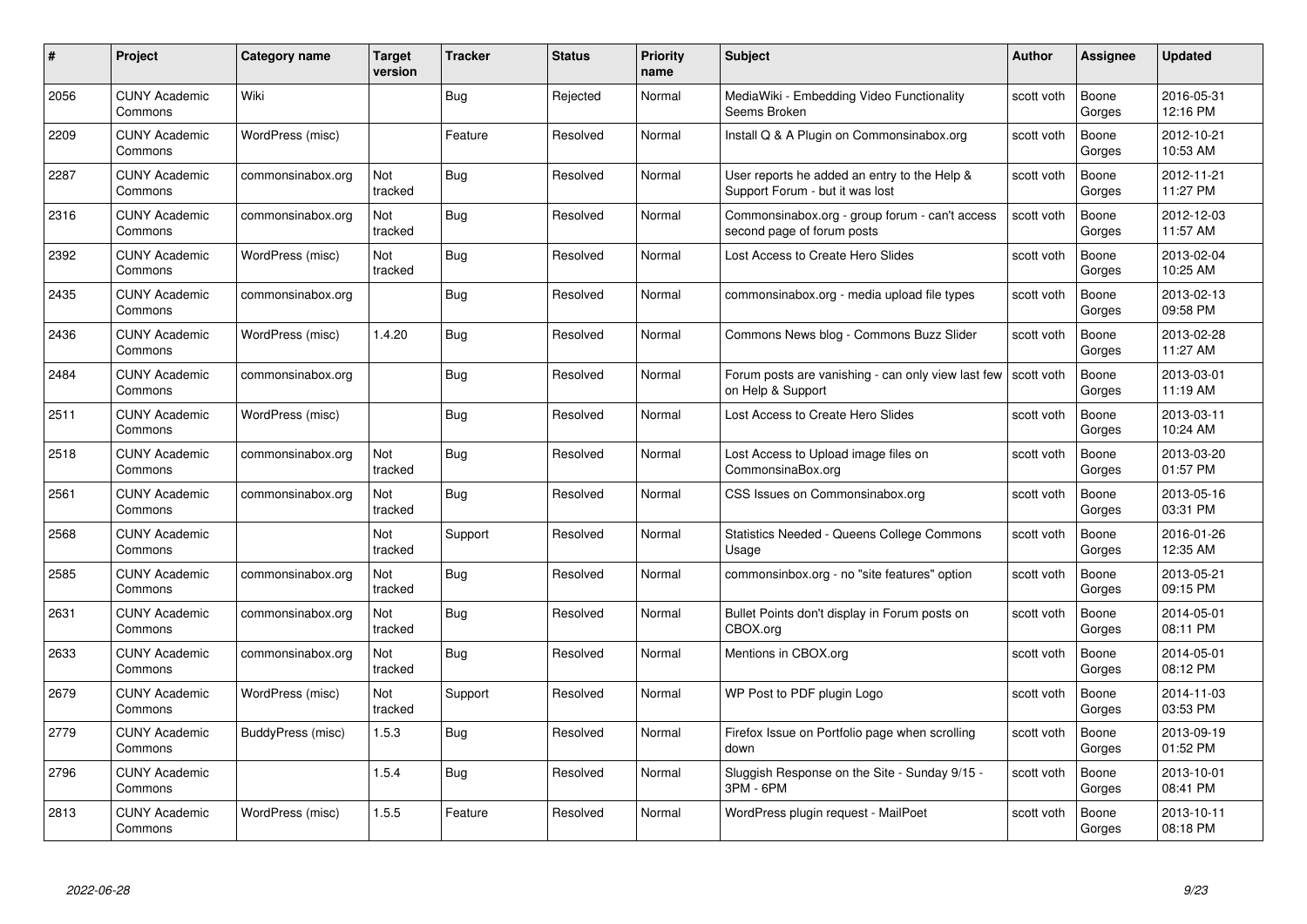| #    | Project                         | <b>Category name</b>       | Target<br>version     | <b>Tracker</b> | <b>Status</b> | <b>Priority</b><br>name | <b>Subject</b>                                                                              | <b>Author</b> | <b>Assignee</b> | <b>Updated</b>         |
|------|---------------------------------|----------------------------|-----------------------|----------------|---------------|-------------------------|---------------------------------------------------------------------------------------------|---------------|-----------------|------------------------|
| 2878 | <b>CUNY Academic</b><br>Commons | WordPress (misc)           | Not<br>tracked        | Support        | Resolved      | Normal                  | Domain Mapping Request - Sarah Welsh                                                        | scott voth    | Boone<br>Gorges | 2016-01-26<br>12:39 AM |
| 2900 | <b>CUNY Academic</b><br>Commons | WordPress (misc)           |                       | Support        | Resolved      | Normal                  | Theme request - Imbalance2                                                                  | scott voth    | Boone<br>Gorges | 2013-11-23<br>10:30 AM |
| 2966 | <b>CUNY Academic</b><br>Commons | WordPress (misc)           |                       | Support        | Resolved      | Normal                  | Lost Access to Create/Deactivate Hero Slides                                                | scott voth    | Boone<br>Gorges | 2014-01-20<br>05:06 PM |
| 3015 | <b>CUNY Academic</b><br>Commons |                            | <b>Not</b><br>tracked | Bug            | Resolved      | Normal                  | Lost Access to Create Hero Slides                                                           | scott voth    | Boone<br>Gorges | 2014-02-04<br>07:58 PM |
| 3082 | CUNY Academic<br>Commons        | Domain Mapping             | Not<br>tracked        | Support        | Resolved      | Normal                  | Domain Mapping Request - Ruth O'Brien                                                       | scott voth    | Boone<br>Gorges | 2014-03-05<br>07:16 PM |
| 3120 | <b>CUNY Academic</b><br>Commons | Domain Mapping             | Not<br>tracked        | Support        | Rejected      | Normal                  | Domain Mapping Request from Paul Julian Smith                                               | scott voth    | Boone<br>Gorges | 2016-01-26<br>12:41 AM |
| 3198 | <b>CUNY Academic</b><br>Commons | <b>WordPress Plugins</b>   |                       | Support        | Rejected      | Normal                  | Revolution Slider plugin gets error when creating<br>"layers"                               | scott voth    | Boone<br>Gorges | 2014-05-21<br>09:57 PM |
| 3199 | <b>CUNY Academic</b><br>Commons | Domain Mapping             |                       | Support        | Resolved      | Normal                  | domain mapping request - bethanyholmstrom.net                                               | scott voth    | Boone<br>Gorges | 2014-05-08<br>02:40 PM |
| 3200 | <b>CUNY Academic</b><br>Commons | <b>WordPress Plugins</b>   | 1.6.4                 | <b>Bug</b>     | Resolved      | Normal                  | Plugin Request: Social Stickers                                                             | scott voth    | Boone<br>Gorges | 2014-05-21<br>09:53 PM |
| 3269 | <b>CUNY Academic</b><br>Commons | Domain Mapping             | Not<br>tracked        | Support        | Resolved      | Normal                  | Domain mapping request - Natascia Boeri                                                     | scott voth    | Boone<br>Gorges | 2015-11-30<br>03:17 PM |
| 3335 | CUNY Academic<br>Commons        | Home Page                  | Not<br>tracked        | Support        | Resolved      | Normal                  | Lost Access to Create Hero Slides                                                           | scott voth    | Boone<br>Gorges | 2014-07-22<br>10:07 PM |
| 3348 | <b>CUNY Academic</b><br>Commons | Toolbar                    | 1.6.11                | <b>Bug</b>     | Resolved      | Normal                  | "Publications on the Commons" option missing on<br>"About" link accessed from the Admin Bar | scott voth    | Boone<br>Gorges | 2014-08-01<br>08:55 AM |
| 3358 | <b>CUNY Academic</b><br>Commons | <b>WordPress Plugins</b>   | 1.6.11                | Support        | Resolved      | Normal                  | Plugin Request: GeoMashUp                                                                   | scott voth    | Boone<br>Gorges | 2014-08-01<br>08:40 AM |
| 3395 | <b>CUNY Academic</b><br>Commons | <b>Email Notifications</b> | Not<br>tracked        | <b>Bug</b>     | Rejected      | Normal                  | email notification not received                                                             | scott voth    | Boone<br>Gorges | 2016-01-26<br>12:05 PM |
| 3423 | <b>CUNY Academic</b><br>Commons | Domain Mapping             | Not<br>tracked        | Support        | Resolved      | Normal                  | bkpublicscholars.org Domain Mapping Request                                                 | scott voth    | Boone<br>Gorges | 2016-01-26<br>12:08 PM |
| 3500 | <b>CUNY Academic</b><br>Commons | WordPress (misc)           |                       | Support        | Rejected      | Normal                  | Invitation to Join Site Unsuccessful?                                                       | scott voth    | Boone<br>Gorges | 2014-09-28<br>01:28 PM |
| 3523 | <b>CUNY Academic</b><br>Commons | My Commons                 | 1.8                   | <b>Bug</b>     | Resolved      | Normal                  | 1.7 Testing - "Reply" and Post Button                                                       | scott voth    | Boone<br>Gorges | 2015-04-09<br>05:19 PM |
| 3539 | <b>CUNY Academic</b><br>Commons | Domain Mapping             | Not<br>tracked        | Support        | Resolved      | Normal                  | Domain Mapping Request for ACERT                                                            | scott voth    | Boone<br>Gorges | 2015-11-30<br>03:15 PM |
| 3576 | CUNY Academic<br>Commons        | <b>WordPress Plugins</b>   | 1.7.1                 | Support        | Resolved      | Normal                  | Plugin Request: Better Search                                                               | scott voth    | Boone<br>Gorges | 2014-10-21<br>11:26 AM |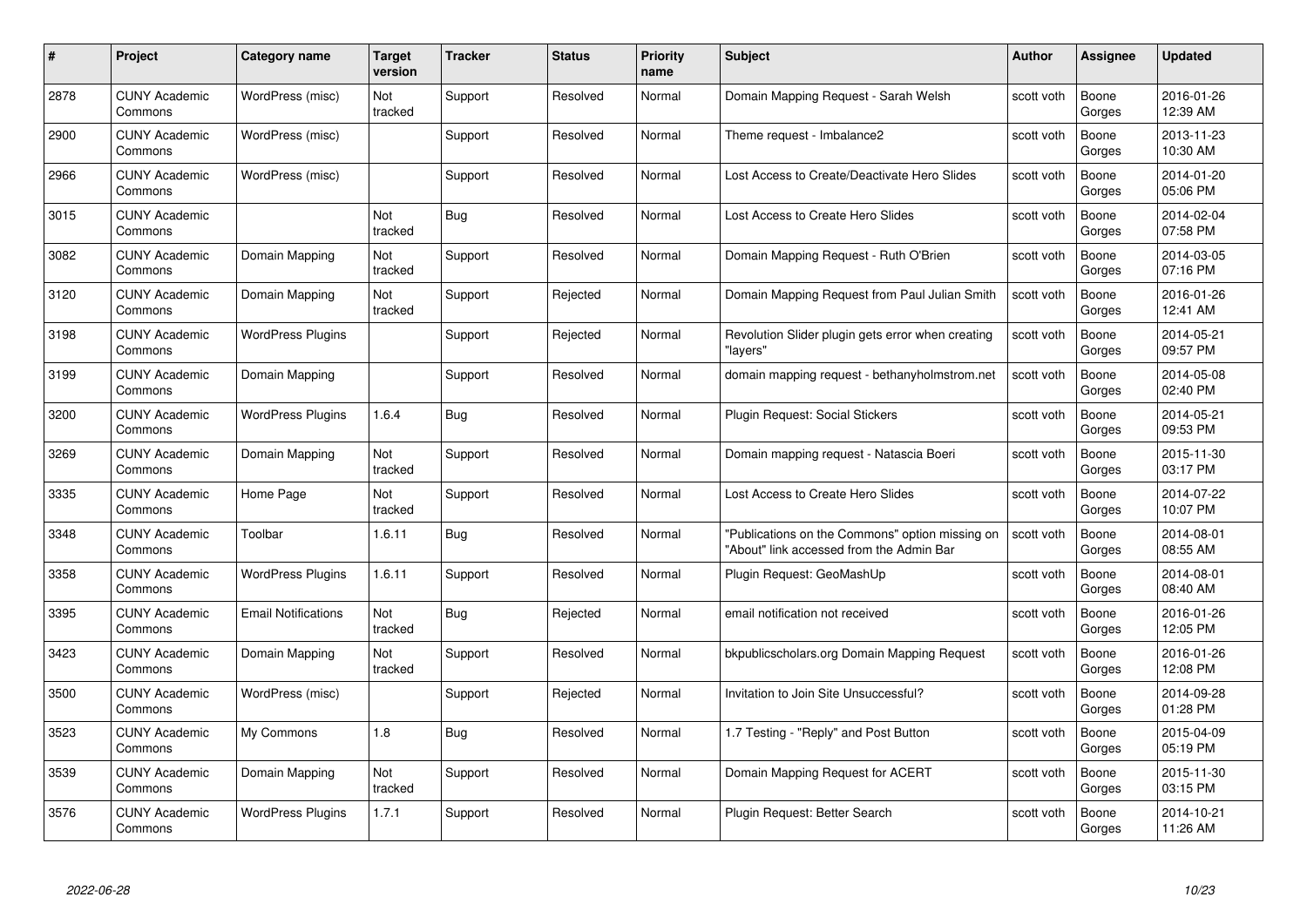| #    | Project                         | <b>Category name</b>              | Target<br>version | <b>Tracker</b> | <b>Status</b> | <b>Priority</b><br>name | <b>Subject</b>                                                    | <b>Author</b> | <b>Assignee</b> | <b>Updated</b>         |
|------|---------------------------------|-----------------------------------|-------------------|----------------|---------------|-------------------------|-------------------------------------------------------------------|---------------|-----------------|------------------------|
| 3600 | <b>CUNY Academic</b><br>Commons | <b>WordPress Plugins</b>          | 1.7.2             | Support        | Resolved      | Normal                  | New Plugin Request - Meta-Slider                                  | scott voth    | Boone<br>Gorges | 2014-11-01<br>02:29 PM |
| 3728 | <b>CUNY Academic</b><br>Commons | Homepage Slides                   | Not<br>tracked    | Support        | Resolved      | Normal                  | Lost Access to Create Hero Slides                                 | scott voth    | Boone<br>Gorges | 2014-12-28<br>02:18 PM |
| 3841 | <b>CUNY Academic</b><br>Commons | commonsinabox.org                 | Not<br>tracked    | <b>Bug</b>     | Resolved      | Normal                  | <b>CBOX.org Registration Plugin Not Working</b>                   | scott voth    | Boone<br>Gorges | 2016-01-26<br>03:27 PM |
| 3935 | <b>CUNY Academic</b><br>Commons | WordPress (misc)                  |                   | Bug            | Duplicate     | Normal                  | Member consistently gets blank page.php when<br>saving posts      | scott voth    | Boone<br>Gorges | 2015-03-21<br>12:00 PM |
| 3940 | CUNY Academic<br>Commons        | <b>WordPress Plugins</b>          | 1.7.16            | Support        | Resolved      | Normal                  | Plugin Request - Amazon Link                                      | scott voth    | Boone<br>Gorges | 2015-03-21<br>08:45 PM |
| 3957 | <b>CUNY Academic</b><br>Commons | <b>WordPress</b><br>(Permissions) |                   | Support        | Resolved      | Normal                  | Lost Access to Create Hero Slides                                 | scott voth    | Boone<br>Gorges | 2015-03-30<br>08:57 PM |
| 3964 | <b>CUNY Academic</b><br>Commons | <b>Group Announcments</b>         | 1.8.17            | Bug            | Resolved      | Normal                  | "There was a problem" error when posting<br>Group Announcement    | scott voth    | Boone<br>Gorges | 2015-11-18<br>05:45 PM |
| 4373 | <b>CUNY Academic</b><br>Commons | <b>Public Portfolio</b>           | Not<br>tracked    | Support        | Resolved      | Normal                  | Delete Old "Title" section from Member's public<br>portfolio page | scott voth    | Boone<br>Gorges | 2015-08-04<br>09:01 PM |
| 4407 | <b>CUNY Academic</b><br>Commons | Group Forums                      |                   | Bug            | Resolved      | Normal                  | Disable Forum on Existing group is not working                    | scott voth    | Boone<br>Gorges | 2015-08-11<br>03:13 PM |
| 4445 | <b>CUNY Academic</b><br>Commons | Registration                      | Not<br>tracked    | Bug            | Resolved      | Normal                  | user alisonorlando is trying to register - no email<br>received   | scott voth    | Boone<br>Gorges | 2015-08-20<br>12:35 PM |
| 4580 | CUNY Academic<br>Commons        | Commons In A Box                  | Not<br>tracked    | Support        | Resolved      | Normal                  | Unable to register account on CBOX Demo Site                      | scott voth    | Boone<br>Gorges | 2015-09-10<br>02:37 PM |
| 4603 | <b>CUNY Academic</b><br>Commons | <b>WordPress Plugins</b>          |                   | Support        | Resolved      | Normal                  | Plugin Request: Search and Filter                                 | scott voth    | Boone<br>Gorges | 2015-09-21<br>11:31 AM |
| 4795 | <b>CUNY Academic</b><br>Commons | Domain Mapping                    | Not<br>tracked    | Support        | Resolved      | Normal                  | Revert Domain Mapping for<br>http://bkpublicscholars.org/         | scott voth    | Boone<br>Gorges | 2015-11-01<br>05:33 PM |
| 4841 | <b>CUNY Academic</b><br>Commons | Design                            | Future<br>release | <b>Bug</b>     | Rejected      | Normal                  | Font style on "Friends" Page seems different                      | scott voth    | Boone<br>Gorges | 2015-11-03<br>07:40 AM |
| 4902 | <b>CUNY Academic</b><br>Commons | Domain Mapping                    | Not<br>tracked    | Support        | Resolved      | Normal                  | domain mapping request - Patrick Sweeney                          | scott voth    | Boone<br>Gorges | 2015-12-07<br>01:32 AM |
| 4954 | <b>CUNY Academic</b><br>Commons | Domain Mapping                    | Not<br>tracked    | Support        | Resolved      | Normal                  | domain mapping request - Talia Schaffer                           | scott voth    | Boone<br>Gorges | 2015-12-07<br>01:24 AM |
| 5189 | <b>CUNY Academic</b><br>Commons | Homepage Slides                   | Not<br>tracked    | Support        | Resolved      | Normal                  | Lost Access to Create Hero Slides                                 | scott voth    | Boone<br>Gorges | 2016-02-01<br>10:45 AM |
| 5493 | <b>CUNY Academic</b><br>Commons | <b>WordPress Plugins</b>          |                   | <b>Bug</b>     | Rejected      | Normal                  | Plugin Request - WP Data Tables                                   | scott voth    | Boone<br>Gorges | 2016-04-27<br>02:55 PM |
| 5569 | <b>CUNY Academic</b><br>Commons | <b>WordPress Plugins</b>          | 1.9.18            | Feature        | Resolved      | Normal                  | WP Inventory Manager Add-On - Michael Madden                      | scott voth    | Boone<br>Gorges | 2016-06-12<br>10:39 AM |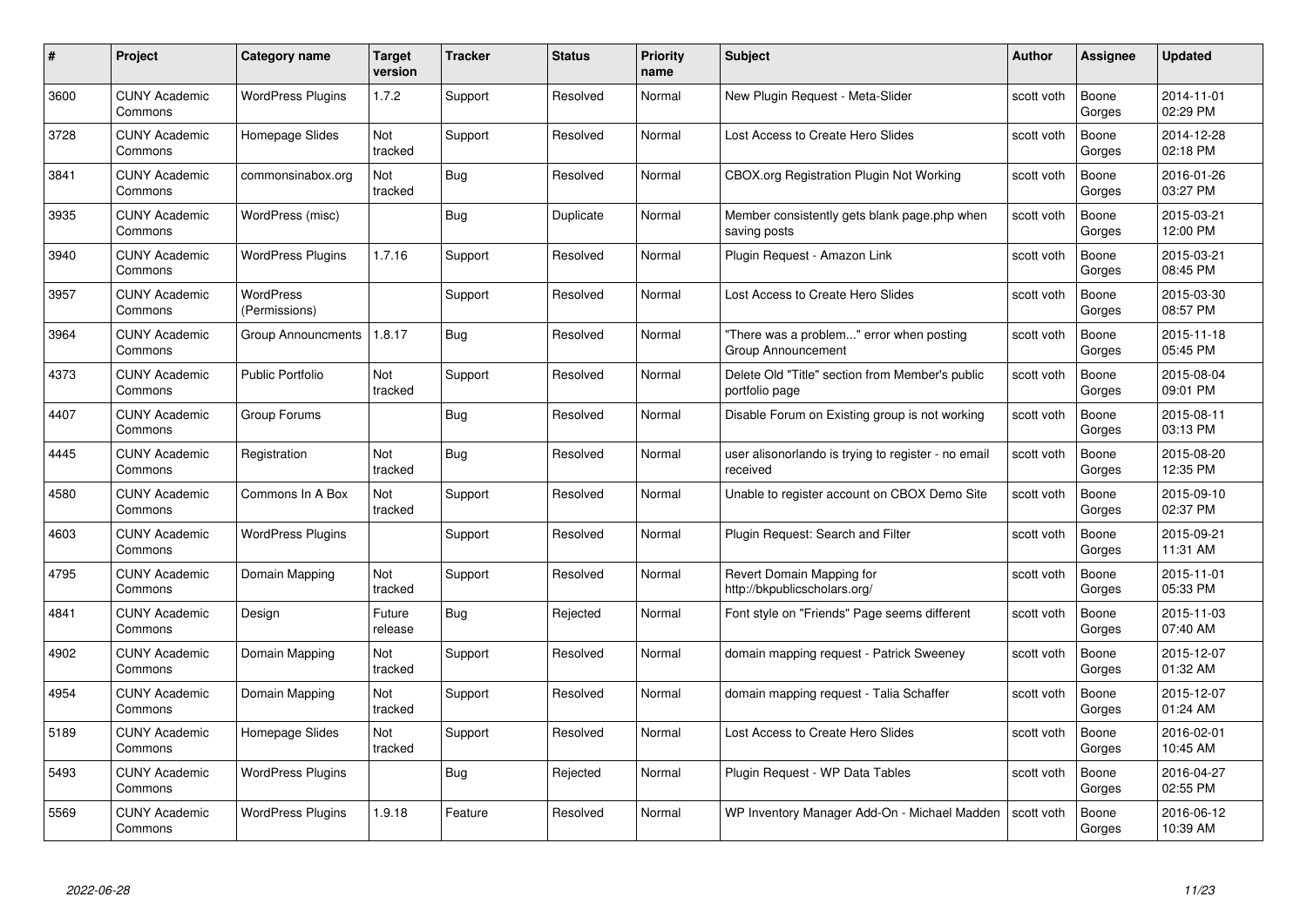| #    | Project                         | Category name                     | <b>Target</b><br>version | <b>Tracker</b> | <b>Status</b> | <b>Priority</b><br>name | <b>Subject</b>                                                        | <b>Author</b> | <b>Assignee</b> | <b>Updated</b>         |
|------|---------------------------------|-----------------------------------|--------------------------|----------------|---------------|-------------------------|-----------------------------------------------------------------------|---------------|-----------------|------------------------|
| 5582 | <b>CUNY Academic</b><br>Commons | <b>WordPress Plugins</b>          | 1.9.17                   | <b>Bug</b>     | Resolved      | Normal                  | Visual Composer Not Working with Bridge Theme<br>Anymore              | scott voth    | Boone<br>Gorges | 2016-06-01<br>10:56 PM |
| 5583 | <b>CUNY Academic</b><br>Commons |                                   | <b>Not</b><br>tracked    | Support        | Resolved      | Normal                  | Lost access to create hero slides - please<br>reinstate               | scott voth    | Boone<br>Gorges | 2016-05-23<br>12:11 AM |
| 5617 | <b>CUNY Academic</b><br>Commons | Domain Mapping                    | Not<br>tracked           | Support        | Resolved      | Normal                  | Domain Mapping Issue - Paul Herbert                                   | scott voth    | Boone<br>Gorges | 2016-05-30<br>12:04 PM |
| 5653 | <b>CUNY Academic</b><br>Commons | <b>WordPress Plugins</b>          | 1.9.19                   | Feature        | Resolved      | Normal                  | Plugin Request - Simple Custom Post Order -<br>Cvnthia Tobar          | scott voth    | Boone<br>Gorges | 2016-06-21<br>10:19 PM |
| 5830 | <b>CUNY Academic</b><br>Commons | <b>WordPress</b><br>(Permissions) | Not<br>tracked           | <b>Bug</b>     | Resolved      | Normal                  | Lost access to create hero slides - please<br>reinstate               | scott voth    | Boone<br>Gorges | 2016-07-25<br>10:01 AM |
| 5885 | <b>CUNY Academic</b><br>Commons | <b>WordPress Plugins</b>          | 1.9.24                   | Support        | Resolved      | Normal                  | Plugin Request - Knight Lab Timeline                                  | scott voth    | Boone<br>Gorges | 2016-08-11<br>10:56 PM |
| 6000 | <b>CUNY Academic</b><br>Commons | <b>WordPress Plugins</b>          | 1.9.27                   | <b>Bug</b>     | Resolved      | Normal                  | Unconfirmed Users Plugin is visible on all sites                      | scott voth    | Boone<br>Gorges | 2016-09-11<br>09:10 PM |
| 6383 | <b>CUNY Academic</b><br>Commons | Domain Mapping                    | Not<br>tracked           | Support        | Resolved      | Normal                  | Domain Mapping request - Azriel Genack                                | scott voth    | Boone<br>Gorges | 2016-10-21<br>03:48 PM |
| 6539 | <b>CUNY Academic</b><br>Commons | Events                            | 1.10                     | Bug            | Resolved      | Normal                  | Event Room numbers don't seem to be persisted<br>Commons 1.10 testing | scott voth    | Boone<br>Gorges | 2016-10-31<br>04:23 PM |
| 6905 | <b>CUNY Academic</b><br>Commons | Domain Mapping                    | Not<br>tracked           | Support        | Rejected      | Normal                  | domain mapping - Approaching Dance conference                         | scott voth    | Boone<br>Gorges | 2017-11-15<br>11:09 AM |
| 7289 | <b>CUNY Academic</b><br>Commons | <b>WordPress Plugins</b>          | Future<br>release        | Support        | Abandoned     | Normal                  | OHMS - Metadata Synchronizer - Cynthia Tobar -<br>Oral Histories      | scott voth    | Boone<br>Gorges | 2018-07-22<br>01:22 PM |
| 7870 | <b>CUNY Academic</b><br>Commons | <b>WordPress Plugins</b>          | 1.10.15                  | Feature        | Resolved      | Normal                  | Plugin request: Smush It                                              | scott voth    | Boone<br>Gorges | 2017-03-31<br>10:28 AM |
| 7883 | <b>CUNY Academic</b><br>Commons | <b>WordPress Plugins</b>          |                          | Feature        | Rejected      | Normal                  | plugin request                                                        | scott voth    | Boone<br>Gorges | 2017-04-01<br>11:10 AM |
| 7892 | <b>CUNY Academic</b><br>Commons | Commons In A Box                  |                          | Bug            | Rejected      | Normal                  | CBOX - Group widget filter links overlap widget<br>title              | scott voth    | Boone<br>Gorges | 2017-04-04<br>10:16 AM |
| 7894 | <b>CUNY Academic</b><br>Commons | Group Forums                      |                          | Bug            | Duplicate     | Normal                  | Forum topics not showing former content                               | scott voth    | Boone<br>Gorges | 2017-04-02<br>06:30 PM |
| 7954 | <b>CUNY Academic</b><br>Commons | WordPress (misc)                  | Not<br>tracked           | Support        | Resolved      | Normal                  | Public site not showing up in "Sites"                                 | scott voth    | Boone<br>Gorges | 2017-11-15<br>11:01 AM |
| 8149 | <b>CUNY Academic</b><br>Commons | <b>WordPress Plugins</b>          | 1.11                     | Support        | Resolved      | Normal                  | Plugin Request - YouTube                                              | scott voth    | Boone<br>Gorges | 2017-05-15<br>09:54 AM |
| 8153 | <b>CUNY Academic</b><br>Commons | Homepage Slides                   |                          | <b>Bug</b>     | Resolved      | Normal                  | <b>Hero Slide Permissions</b>                                         | scott voth    | Boone<br>Gorges | 2017-05-17<br>08:29 PM |
| 8325 | <b>CUNY Academic</b><br>Commons | Server                            | Not<br>tracked           | Support        | Resolved      | Normal                  | intermittent server issues                                            | scott voth    | Boone<br>Gorges | 2017-07-01<br>10:57 AM |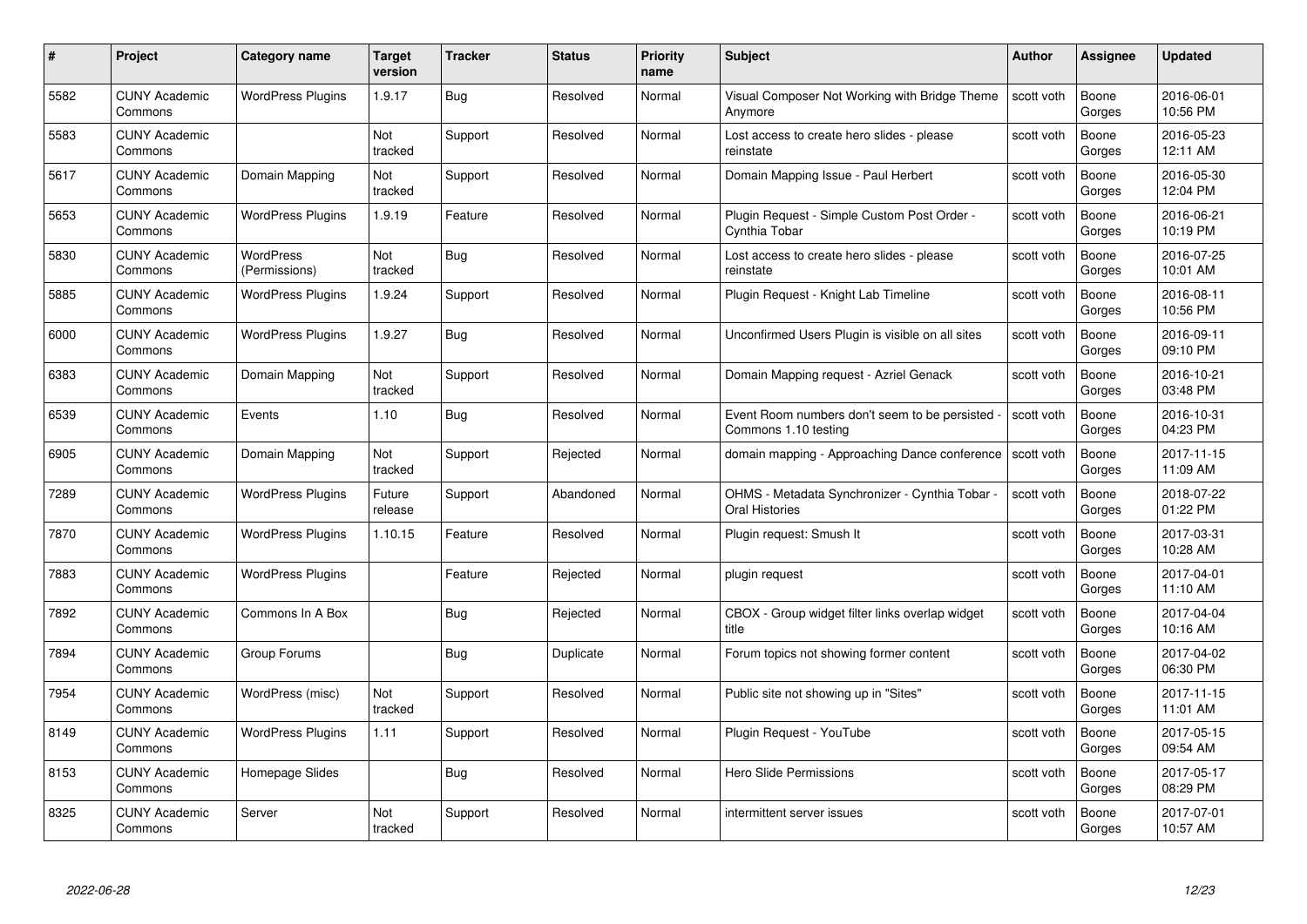| #     | Project                         | <b>Category name</b>     | Target<br>version | <b>Tracker</b> | <b>Status</b>        | <b>Priority</b><br>name | <b>Subject</b>                                                            | <b>Author</b> | <b>Assignee</b> | <b>Updated</b>         |
|-------|---------------------------------|--------------------------|-------------------|----------------|----------------------|-------------------------|---------------------------------------------------------------------------|---------------|-----------------|------------------------|
| 8427  | <b>CUNY Academic</b><br>Commons | <b>WordPress Themes</b>  | 1.11.8            | Support        | Resolved             | Normal                  | child theme request for Short Docs                                        | scott voth    | Boone<br>Gorges | 2017-08-01<br>10:13 PM |
| 8454  | <b>CUNY Academic</b><br>Commons | <b>WordPress Plugins</b> | 1.11.9            | Support        | Resolved             | Normal                  | activate WP Bakery Visual Composer plugin for<br>child theme              | scott voth    | Boone<br>Gorges | 2017-08-10<br>02:09 PM |
| 8475  | <b>CUNY Academic</b><br>Commons | <b>WordPress Themes</b>  | 1.11.9            | Support        | Resolved             | Normal                  | fix typo in child theme                                                   | scott voth    | Boone<br>Gorges | 2017-08-08<br>04:31 PM |
| 8602  | <b>CUNY Academic</b><br>Commons | WordPress - Media        |                   | Support        | Duplicate            | Normal                  | Member not able to access Media tab on site                               | scott voth    | Boone<br>Gorges | 2017-08-29<br>11:54 AM |
| 8624  | <b>CUNY Academic</b><br>Commons | Domain Mapping           | Not<br>tracked    | Support        | Resolved             | Normal                  | domain mapping request                                                    | scott voth    | Boone<br>Gorges | 2017-10-05<br>12:50 PM |
| 8876  | <b>CUNY Academic</b><br>Commons | cuny.is                  | 1.12.1            | Bug            | Resolved             | Normal                  | Groups cannot select cuny is URL that matches<br>their group slug exactly | scott voth    | Boone<br>Gorges | 2017-11-01<br>03:06 PM |
| 9370  | <b>CUNY Academic</b><br>Commons | <b>WordPress Plugins</b> | 1.12.11           | Support        | Resolved             | Normal                  | Text to Speech plugin                                                     | scott voth    | Boone<br>Gorges | 2018-03-27<br>12:47 PM |
| 9515  | <b>CUNY Academic</b><br>Commons | <b>WordPress Plugins</b> | Not<br>tracked    | <b>Bug</b>     | Reporter<br>Feedback | Normal                  | Text to Speech plugin - "More Slowly" checkbox<br>not working             | scott voth    | Boone<br>Gorges | 2018-06-13<br>02:26 PM |
| 9538  | <b>CUNY Academic</b><br>Commons | Analytics                | Not<br>tracked    | Support        | Resolved             | Normal                  | collecting Google Analytics for mapped Domains                            | scott voth    | Boone<br>Gorges | 2018-04-27<br>09:23 AM |
| 9572  | <b>CUNY Academic</b><br>Commons | <b>WordPress Plugins</b> | 1.12.13           | Support        | Resolved             | Normal                  | WordPress Plugin Request - Compact WP Audio<br>Player                     | scott voth    | Boone<br>Gorges | 2018-04-24<br>10:10 AM |
| 9794  | CUNY Academic<br>Commons        | Domain Mapping           | Not<br>tracked    | Support        | Resolved             | Normal                  | domain Mapping request - Joseph Reynolds Van<br>Der Naald                 | scott voth    | Boone<br>Gorges | 2018-05-22<br>01:54 PM |
| 10000 | <b>CUNY Academic</b><br>Commons | Performance              | Not<br>tracked    | Bug            | Resolved             | Normal                  | Pages display correctly but cannot edit them                              | scott voth    | Boone<br>Gorges | 2018-07-13<br>12:31 PM |
| 10225 | <b>CUNY Academic</b><br>Commons | <b>BuddyPress Docs</b>   | 1.13.8            | <b>Bug</b>     | Resolved             | Normal                  | BuddyPress doc disappeared after being created<br>by Maura Smale          | scott voth    | Boone<br>Gorges | 2018-08-27<br>09:00 AM |
| 10226 | <b>CUNY Academic</b><br>Commons | Courses                  | Future<br>release | Feature        | New                  | Normal                  | Add "My Courses" to drop down list                                        | scott voth    | Boone<br>Gorges | 2021-11-19<br>12:42 PM |
| 11173 | <b>CUNY Academic</b><br>Commons | Documentation            |                   | Support        | Resolved             | Normal                  | <b>Accessibility Checker</b>                                              | scott voth    | Boone<br>Gorges | 2019-02-26<br>11:00 PM |
| 11190 | <b>CUNY Academic</b><br>Commons | Domain Mapping           |                   | Support        | Resolved             | Normal                  | Domain Mapping Request - Kate Culkin                                      | scott voth    | Boone<br>Gorges | 2019-03-16<br>10:01 AM |
| 11298 | <b>CUNY Academic</b><br>Commons | Courses                  | 1.16              | Feature        | Resolved             | Normal                  | Explore Ways to Make the "Courses" tab More<br>Interesting                | scott voth    | Boone<br>Gorges | 2019-12-04<br>10:51 AM |
| 11386 | <b>CUNY Academic</b><br>Commons | WordPress - Media        | Not<br>tracked    | Support        | Reporter<br>Feedback | Normal                  | disappearing images                                                       | scott voth    | Boone<br>Gorges | 2019-05-14<br>10:32 AM |
| 11496 | CUNY Academic<br>Commons        | <b>Public Portfolio</b>  | 1.15.2            | Support        | <b>New</b>           | Normal                  | Replace Twitter Icon on Member Portfolio page                             | scott voth    | Boone<br>Gorges | 2019-06-06<br>01:03 PM |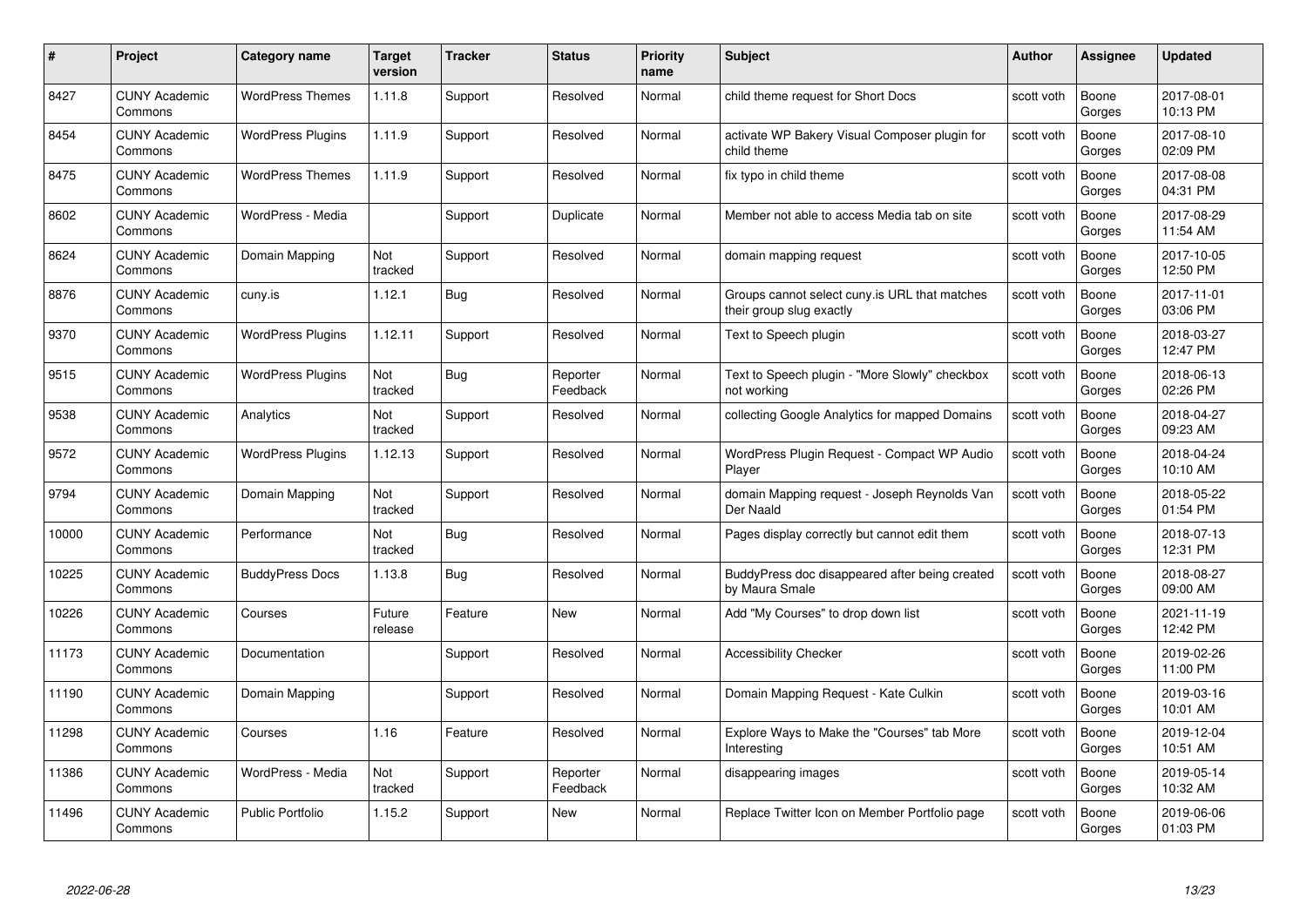| #     | Project                         | Category name            | <b>Target</b><br>version | <b>Tracker</b> | <b>Status</b> | <b>Priority</b><br>name | <b>Subject</b>                                                                   | <b>Author</b> | <b>Assignee</b> | <b>Updated</b>         |
|-------|---------------------------------|--------------------------|--------------------------|----------------|---------------|-------------------------|----------------------------------------------------------------------------------|---------------|-----------------|------------------------|
| 11529 | <b>CUNY Academic</b><br>Commons | Twitter page             | 1.15.3                   | Bug            | Resolved      | Normal                  | Twitter sub-menu option showing a lot of blank<br>results                        | scott voth    | Boone<br>Gorges | 2019-06-10<br>01:04 PM |
| 11531 | <b>CUNY Academic</b><br>Commons | Events                   | Future<br>release        | Feature        | New           | Normal                  | Main Events calendar should include non-public<br>events that user has access to | scott voth    | Boone<br>Gorges | 2019-06-11<br>10:00 AM |
| 11754 | <b>CUNY Academic</b><br>Commons | <b>Group Files</b>       | Not<br>tracked           | Support        | Resolved      | Normal                  | Group file folder delete                                                         | scott voth    | Boone<br>Gorges | 2019-08-15<br>05:10 PM |
| 11764 | <b>CUNY Academic</b><br>Commons | Domain Mapping           | Not<br>tracked           | Support        | Resolved      | Normal                  | Domain Mapping request for literarybronx.com                                     | scott voth    | Boone<br>Gorges | 2019-08-21<br>05:28 PM |
| 12252 | <b>CUNY Academic</b><br>Commons | <b>WordPress Plugins</b> | 1.16.3                   | Support        | Resolved      | Normal                  | Pluginiln Request - Atomic Blocks                                                | scott voth    | Boone<br>Gorges | 2020-01-14<br>10:44 AM |
| 12386 | <b>CUNY Academic</b><br>Commons | <b>WordPress Plugins</b> | 1.16.5                   | Bug            | Resolved      | Normal                  | Help site throwing error when publishing pages                                   | scott voth    | Boone<br>Gorges | 2020-02-11<br>10:43 AM |
| 12550 | <b>CUNY Academic</b><br>Commons | <b>WordPress Plugins</b> | 1.16.8                   | Support        | Resolved      | Normal                  | Deprecate CommentPress Core?                                                     | scott voth    | Boone<br>Gorges | 2020-03-24<br>11:43 AM |
| 12853 | <b>CUNY Academic</b><br>Commons | WordPress - Media        |                          | Bug            | Resolved      | Normal                  | Download All Media throws error                                                  | scott voth    | Boone<br>Gorges | 2020-05-29<br>09:26 AM |
| 12924 | <b>CUNY Academic</b><br>Commons | Domain Mapping           | Not<br>tracked           | Support        | Resolved      | Normal                  | Domain Mapping request - Sam Phillips                                            | scott voth    | Boone<br>Gorges | 2020-06-12<br>03:29 PM |
| 12955 | <b>CUNY Academic</b><br>Commons | WordPress (misc)         | 1.16.14                  | Support        | Resolved      | Normal                  | Leaflet JS maps                                                                  | scott voth    | Boone<br>Gorges | 2020-06-23<br>10:53 AM |
| 12961 | <b>CUNY Academic</b><br>Commons | WordPress (misc)         | 1.16.14                  | Support        | Resolved      | Normal                  | Embed Loom.com resources                                                         | scott voth    | Boone<br>Gorges | 2020-06-22<br>01:07 PM |
| 12962 | <b>CUNY Academic</b><br>Commons | WordPress (misc)         | 1.16.14                  | Support        | Resolved      | Normal                  | knowmia embed                                                                    | scott voth    | Boone<br>Gorges | 2020-06-23<br>02:56 PM |
| 13021 | <b>CUNY Academic</b><br>Commons | <b>BuddyPress Docs</b>   |                          | Support        | Resolved      | Normal                  | new group library question                                                       | scott voth    | Boone<br>Gorges | 2020-07-07<br>02:55 PM |
| 13035 | <b>CUNY Academic</b><br>Commons | <b>BuddyPress Docs</b>   | 1.17.0                   | Support        | Rejected      | Normal                  | Commons 1.17 and BP Docs - TinyMCE options<br>and layout                         | scott voth    | Boone<br>Gorges | 2020-07-14<br>02:21 PM |
| 13194 | <b>CUNY Academic</b><br>Commons | <b>WordPress Plugins</b> | 1.17.2                   | Feature        | Resolved      | Normal                  | Slider Revolution update                                                         | scott voth    | Boone<br>Gorges | 2020-08-25<br>10:40 AM |
| 13256 | <b>CUNY Academic</b><br>Commons | <b>WordPress Themes</b>  | 1.17.3                   | Support        | Resolved      | Normal                  | Bridge theme update                                                              | scott voth    | Boone<br>Gorges | 2020-09-08<br>11:36 AM |
| 13410 | <b>CUNY Academic</b><br>Commons | Group Library            | 1.17.5                   | Support        | Resolved      | Normal                  | Group Library Add item with special characters in<br>title                       | scott voth    | Boone<br>Gorges | 2020-10-01<br>12:40 PM |
| 13492 | <b>CUNY Academic</b><br>Commons | Shortcodes and<br>embeds | 1.17.6                   | Support        | Resolved      | Normal                  | customized handler for quizlet embeds                                            | scott voth    | Boone<br>Gorges | 2020-10-27<br>11:00 AM |
| 13493 | <b>CUNY Academic</b><br>Commons | <b>Public Portfolio</b>  | 1.17.6                   | <b>Bug</b>     | Resolved      | Normal                  | Member Profiles - Free Entry Widget Displays<br>URL encoded text                 | scott voth    | Boone<br>Gorges | 2020-10-27<br>11:00 AM |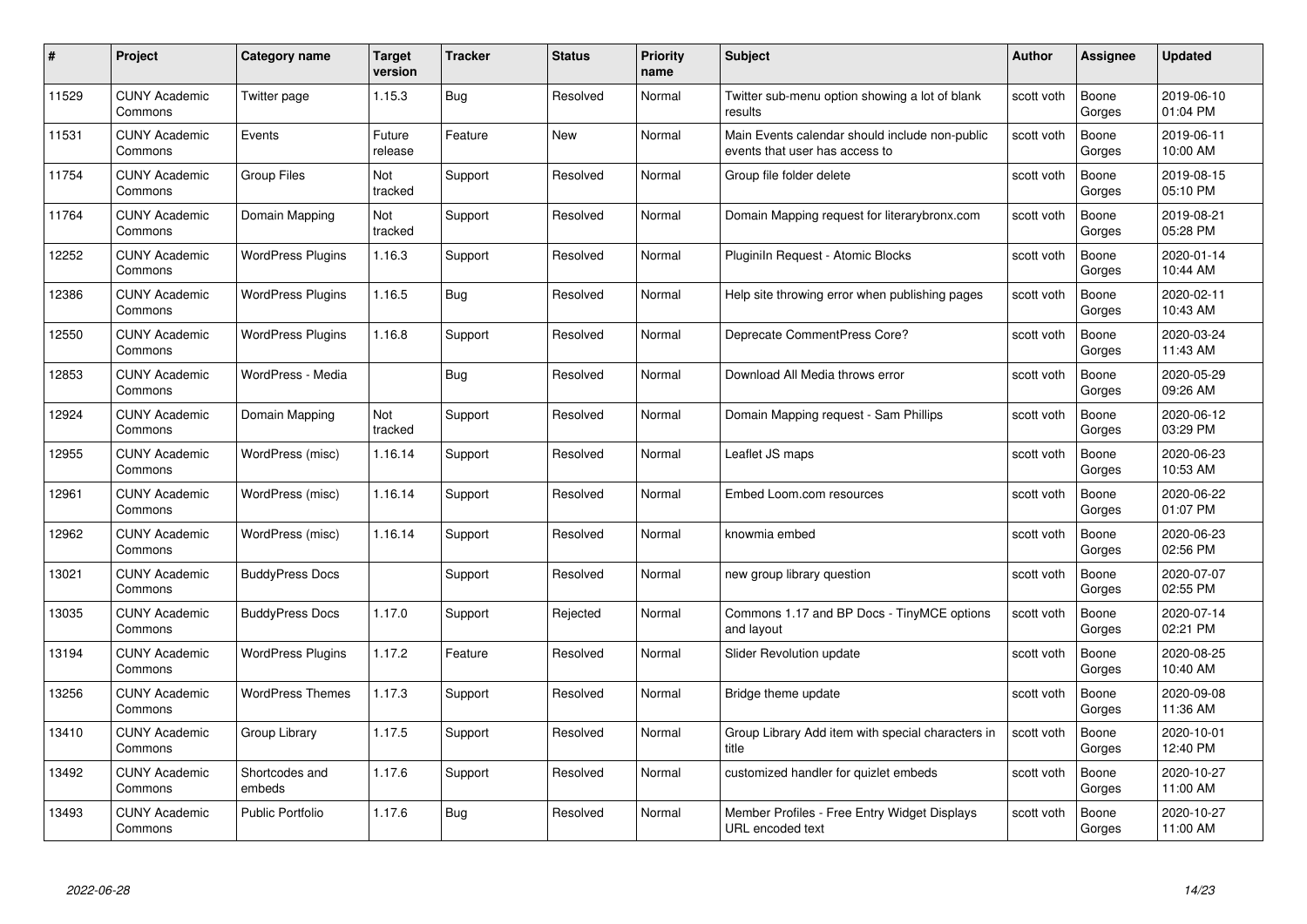| #     | Project                         | <b>Category name</b>     | Target<br>version | <b>Tracker</b> | <b>Status</b> | <b>Priority</b><br>name | <b>Subject</b>                                                                    | Author     | Assignee        | <b>Updated</b>         |
|-------|---------------------------------|--------------------------|-------------------|----------------|---------------|-------------------------|-----------------------------------------------------------------------------------|------------|-----------------|------------------------|
| 13494 | <b>CUNY Academic</b><br>Commons | Public Portfolio         | 1.17.6            | Bug            | Resolved      | Normal                  | Brief Descriptor and About You Profile Fields do<br>not display on mobile devices | scott voth | Boone<br>Gorges | 2020-10-27<br>11:00 AM |
| 13502 | <b>CUNY Academic</b><br>Commons | Analytics                | 1.17.7            | Support        | Resolved      | Normal                  | <b>Google Analytics Questions</b>                                                 | scott voth | Boone<br>Gorges | 2020-11-10<br>10:31 AM |
| 13511 | <b>CUNY Academic</b><br>Commons | Analytics                | 1.17.7            | Support        | Resolved      | Normal                  | Google Analytics 4 tagging                                                        | scott voth | Boone<br>Gorges | 2020-11-10<br>10:31 AM |
| 13604 | <b>CUNY Academic</b><br>Commons | <b>Public Portfolio</b>  | 2.0.0             | Support        | Resolved      | Normal                  | Public Profile on Mobile Format                                                   | scott voth | Boone<br>Gorges | 2022-05-26<br>11:36 AM |
| 13865 | <b>CUNY Academic</b><br>Commons | <b>Commons Profile</b>   | 1.18.4            | <b>Bug</b>     | Resolved      | Normal                  | 'Digital Research Tools' profile nav item is cut off                              | scott voth | Boone<br>Gorges | 2021-02-09<br>11:05 AM |
| 13892 | <b>CUNY Academic</b><br>Commons | Performance              |                   | Bug            | Rejected      | Normal                  | Sluggish Response Times                                                           | scott voth | Boone<br>Gorges | 2021-01-28<br>08:45 PM |
| 13924 | <b>CUNY Academic</b><br>Commons | Domain Mapping           | Not<br>tracked    | Support        | Resolved      | Normal                  | domain mapping - cunyhumanitiesalliance.org                                       | scott voth | Boone<br>Gorges | 2021-02-02<br>05:39 PM |
| 13933 | <b>CUNY Academic</b><br>Commons | Group Library            | 1.18.4            | <b>Bug</b>     | Resolved      | Normal                  | Group Library Paging Issue                                                        | scott voth | Boone<br>Gorges | 2021-02-09<br>11:05 AM |
| 14113 | <b>CUNY Academic</b><br>Commons | WordPress (misc)         | Future<br>release | <b>Bug</b>     | Hold          | Normal                  | Block Editor Not Working on this page - Json error                                | scott voth | Boone<br>Gorges | 2021-03-05<br>11:01 AM |
| 14437 | <b>CUNY Academic</b><br>Commons | Courses                  | 1.19.0            | <b>Bug</b>     | Resolved      | Normal                  | Deleted Sites Show Up On Courses Tab                                              | scott voth | Boone<br>Gorges | 2022-01-04<br>12:04 PM |
| 14452 | <b>CUNY Academic</b><br>Commons | Domain Mapping           | Not<br>tracked    | Support        | Resolved      | Normal                  | domain mapping - hilarieashton.com                                                | scott voth | Boone<br>Gorges | 2021-05-17<br>10:46 AM |
| 14468 | <b>CUNY Academic</b><br>Commons | <b>WordPress Plugins</b> | 1.18.11           | Support        | Resolved      | Normal                  | deprecate ShareThis plugin / Add ShareThis<br><b>Share Buttons</b>                | scott voth | Boone<br>Gorges | 2021-05-25<br>11:04 AM |
| 14521 | <b>CUNY Academic</b><br>Commons | <b>WordPress Plugins</b> | 1.18.12           | Bug            | Resolved      | Normal                  | Registration step for "ShareThis Social Share<br>Buttons" plugin not working      | scott voth | Boone<br>Gorges | 2021-06-08<br>11:50 AM |
| 14548 | <b>CUNY Academic</b><br>Commons | <b>WordPress Plugins</b> | 1.18.13           | Support        | Resolved      | Normal                  | Slider Revolution plugin update                                                   | scott voth | Boone<br>Gorges | 2021-06-22<br>11:14 AM |
| 14697 | <b>CUNY Academic</b><br>Commons | Support                  | 1.18.16           | Support        | Resolved      | Normal                  | Neatline map embed                                                                | scott voth | Boone<br>Gorges | 2021-08-10<br>11:16 AM |
| 14733 | <b>CUNY Academic</b><br>Commons | <b>Commons Profile</b>   |                   | Support        | Duplicate     | Normal                  | Academic Interests UI                                                             | scott voth | Boone<br>Gorges | 2021-09-15<br>10:52 PM |
| 15152 | <b>CUNY Academic</b><br>Commons | <b>Commons Profile</b>   | 1.19.1            | Bug            | Resolved      | Normal                  | padding missing on Commons Profile                                                | scott voth | Boone<br>Gorges | 2022-01-11<br>04:41 PM |
| 15159 | <b>CUNY Academic</b><br>Commons | Home Page                | 1.19.1            | Bug            | Resolved      | Normal                  | My Sites - hyperlinks not working                                                 | scott voth | Boone<br>Gorges | 2022-01-06<br>01:38 PM |
| 15160 | CUNY Academic<br>Commons        | Teaching                 | 1.19.1            | Support        | Resolved      | Normal                  | <b>OER Checkbox question</b>                                                      | scott voth | Boone<br>Gorges | 2022-01-11<br>04:41 PM |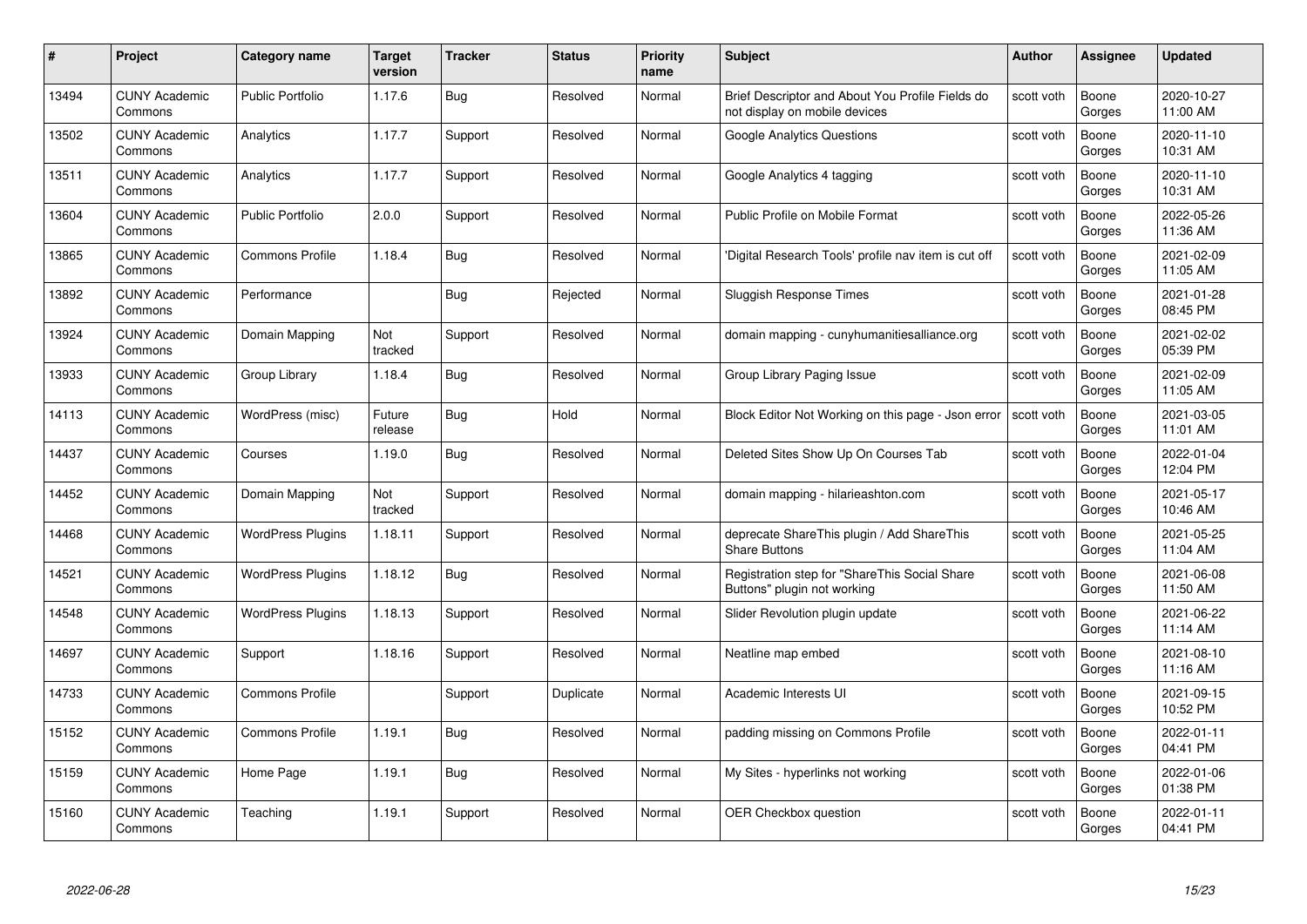| #     | Project                         | <b>Category name</b>        | Target<br>version | <b>Tracker</b> | <b>Status</b> | <b>Priority</b><br>name | <b>Subject</b>                                                        | <b>Author</b> | <b>Assignee</b> | <b>Updated</b>         |
|-------|---------------------------------|-----------------------------|-------------------|----------------|---------------|-------------------------|-----------------------------------------------------------------------|---------------|-----------------|------------------------|
| 15185 | <b>CUNY Academic</b><br>Commons | <b>Commons Profile</b>      | 1.19.2            | Support        | Resolved      | Normal                  | Change "Edit Profile" button to "Edit Public Profile"                 | scott voth    | Boone<br>Gorges | 2022-01-25<br>11:33 AM |
| 15223 | <b>CUNY Academic</b><br>Commons | Domain Mapping              | Not<br>tracked    | Support        | Resolved      | Normal                  | domain mapping - preludenyc.org                                       | scott voth    | Boone<br>Gorges | 2022-02-02<br>02:24 PM |
| 15267 | <b>CUNY Academic</b><br>Commons | Shortcodes and<br>embeds    | 1.19.4            | Feature        | Resolved      | Normal                  | Embed a Microsoft Form                                                | scott voth    | Boone<br>Gorges | 2022-02-22<br>11:01 AM |
| 15303 | <b>CUNY Academic</b><br>Commons | <b>WordPress Plugins</b>    | 1.19.4            | Feature        | Resolved      | Normal                  | Plugin Request for QWriting Migration - SiteOrigin<br>Widget Bundle   | scott voth    | Boone<br>Gorges | 2022-02-22<br>11:01 AM |
| 15395 | <b>CUNY Academic</b><br>Commons | Domain Mapping              | 1.19.5            | Support        | Resolved      | Normal                  | Domain Mapping - Queens College Department of<br><b>Urban Studies</b> | scott voth    | Boone<br>Gorges | 2022-02-22<br>11:40 AM |
| 15620 | <b>CUNY Academic</b><br>Commons | <b>WordPress Plugins</b>    | 1.19.6            | Support        | Resolved      | Normal                  | slider revolution plugin update                                       | scott voth    | Boone<br>Gorges | 2022-03-22<br>11:30 AM |
| 15626 | <b>CUNY Academic</b><br>Commons | Domain Mapping              | Not<br>tracked    | Support        | Resolved      | Normal                  | domain mapping - Jason tougaw                                         | scott voth    | Boone<br>Gorges | 2022-03-15<br>02:10 PM |
| 15687 | <b>CUNY Academic</b><br>Commons | WordPress - Media           | 1.19.7            | Feature        | Resolved      | Normal                  | <b>Embed Microsoft Sway Content</b>                                   | scott voth    | Boone<br>Gorges | 2022-04-12<br>11:31 AM |
| 15767 | <b>CUNY Academic</b><br>Commons | WordPress (misc)            |                   | Support        | New           | Normal                  | Site loading slowly                                                   | scott voth    | Boone<br>Gorges | 2022-04-04<br>08:56 PM |
| 15788 | <b>CUNY Academic</b><br>Commons | Home Page                   | 1.19.7            | Bug            | Resolved      | Normal                  | long site titles on home page                                         | scott voth    | Boone<br>Gorges | 2022-04-12<br>11:31 AM |
| 15830 | <b>CUNY Academic</b><br>Commons | WordPress (misc)            | 1.19.7            | Feature        | Resolved      | Normal                  | zeemaps embed                                                         | scott voth    | Boone<br>Gorges | 2022-04-12<br>11:31 AM |
| 15965 | <b>CUNY Academic</b><br>Commons | Domain Mapping              | Not<br>tracked    | Support        | Resolved      | Normal                  | Domain Mapping - Joseph van der Naald                                 | scott voth    | Boone<br>Gorges | 2022-04-29<br>04:06 PM |
| 16167 | <b>CUNY Academic</b><br>Commons | Domain Mapping              |                   | <b>Bug</b>     | Resolved      | Normal                  | qcurban.org/ loading issue                                            | scott voth    | Boone<br>Gorges | 2022-05-26<br>03:29 PM |
| 16170 | <b>CUNY Academic</b><br>Commons | <b>Blogs (BuddyPress)</b>   | 2.0.1             | Bug            | Resolved      | Normal                  | duplication of campus                                                 | scott voth    | Boone<br>Gorges | 2022-06-14<br>11:35 AM |
| 5827  | <b>CUNY Academic</b><br>Commons | <b>Public Portfolio</b>     | Future<br>release | Bug            | Assigned      | Normal                  | Academic Interests square bracket links not<br>workina                | scott voth    | Chris Stein     | 2016-08-11<br>11:59 PM |
| 7955  | <b>CUNY Academic</b><br>Commons | <b>User Experience</b>      |                   | Design/UX      | Rejected      | Normal                  | Groups and Sites tabs                                                 | scott voth    | Chris Stein     | 2017-10-11<br>11:31 AM |
| 10354 | <b>CUNY Academic</b><br>Commons | <b>Public Portfolio</b>     | Future<br>release | Feature        | New           | Normal                  | Opt out of Having a Profile Page                                      | scott voth    | Chris Stein     | 2020-05-12<br>10:43 AM |
| 11671 | <b>CUNY Academic</b><br>Commons | Information<br>Architecture |                   | Design/UX      | Resolved      | Normal                  | Commons Home Page Access                                              | scott voth    | Chris Stein     | 2019-07-30<br>04:39 PM |
| 3531  | CUNY Academic<br>Commons        | Home Page                   | 1.7               | Feature        | Resolved      | Normal                  | Let Users Hover over Hero Slides to Stop<br>Animation                 | scott voth    | Daniel Jones    | 2014-10-13<br>05:43 PM |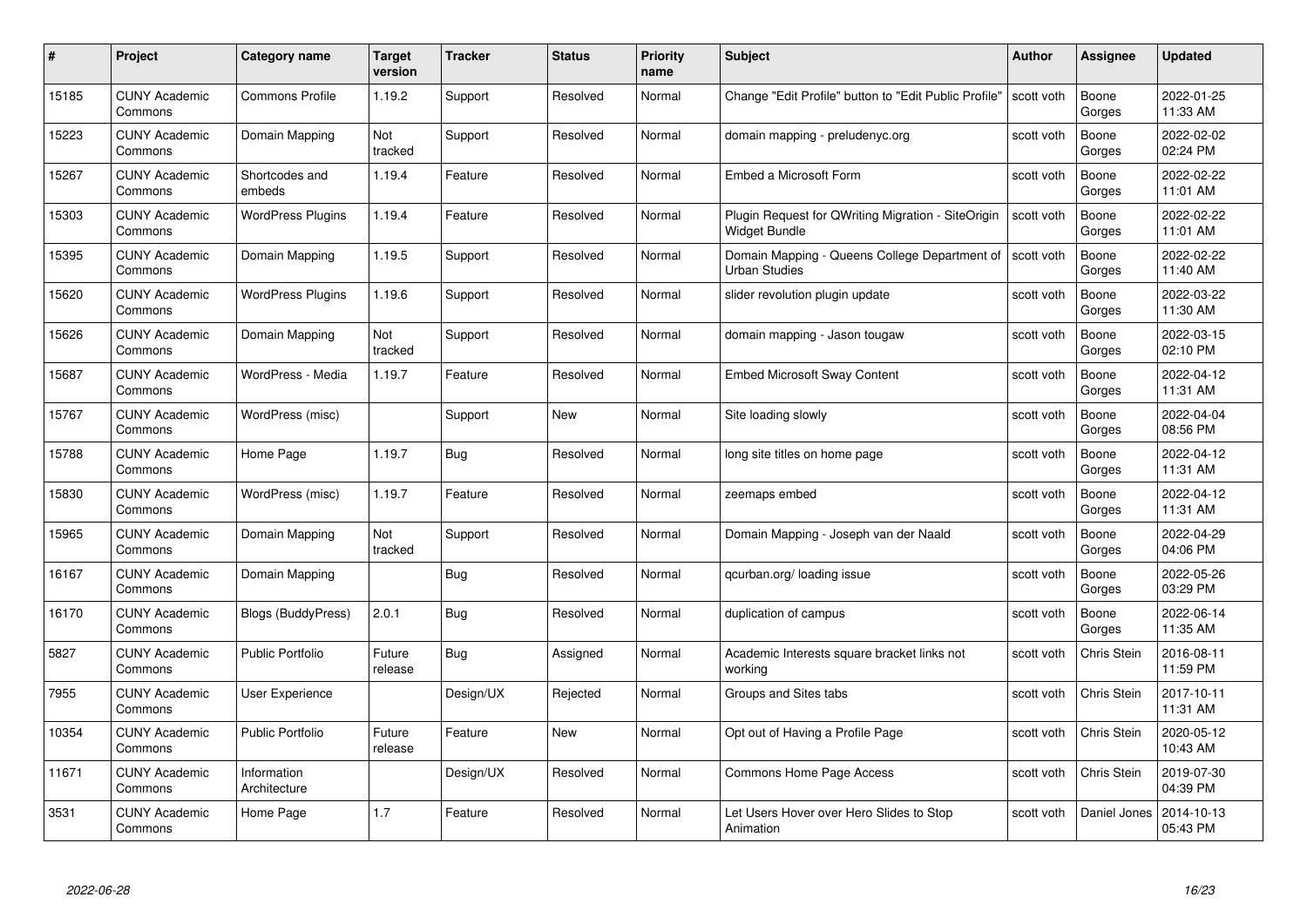| #     | Project                         | <b>Category name</b>       | Target<br>version | <b>Tracker</b> | <b>Status</b> | <b>Priority</b><br>name | <b>Subject</b>                                              | Author     | <b>Assignee</b>   | <b>Updated</b>         |
|-------|---------------------------------|----------------------------|-------------------|----------------|---------------|-------------------------|-------------------------------------------------------------|------------|-------------------|------------------------|
| 4019  | <b>CUNY Academic</b><br>Commons | <b>WordPress Themes</b>    | Not<br>tracked    | Support        | Resolved      | Normal                  | <b>WP Site Display Issue</b>                                | scott voth | Daniel Jones      | 2015-05-10<br>12:33 PM |
| 4143  | <b>CUNY Academic</b><br>Commons | <b>WordPress Themes</b>    | Not<br>tracked    | Bug            | Resolved      | Normal                  | Issues after Canvas Update - Help & Support /<br>Codex      | scott voth | Daniel Jones      | 2015-08-10<br>02:44 PM |
| 4438  | <b>CUNY Academic</b><br>Commons | Events                     | Future<br>release | Bug            | Assigned      | Normal                  | Events Calendar - Export Recurring Events                   | scott voth | Daniel Jones      | 2016-05-23<br>04:25 PM |
| 4526  | <b>CUNY Academic</b><br>Commons | Homepage Slides            | 1.8.11            | <b>Bug</b>     | Resolved      | Normal                  | Mousing Over Hero Slide does not stop Animation             | scott voth | Daniel Jones      | 2015-09-18<br>03:53 PM |
| 4713  | <b>CUNY Academic</b><br>Commons | <b>WordPress Themes</b>    | Not<br>tracked    | Support        | Resolved      | Normal                  | academia theme issues                                       | scott voth | Daniel Jones      | 2016-01-26<br>04:53 PM |
| 6178  | <b>CUNY Academic</b><br>Commons | <b>WordPress Plugins</b>   |                   | <b>Bug</b>     | Rejected      | Normal                  | Social Sharing via JetPack Not Working                      | scott voth | Daniel Jones      | 2017-05-01<br>10:24 PM |
| 1444  | <b>CUNY Academic</b><br>Commons | WordPress (misc)           | Future<br>release | Feature        | Resolved      | Normal                  | Plugin Request: Google Analytics For WordPress              | scott voth | Dominic<br>Giglio | 2012-07-14<br>09:28 AM |
| 2080  | <b>CUNY Academic</b><br>Commons | WordPress (misc)           | 1.5.21            | Feature        | Resolved      | Normal                  | Upgrade Woo Canvas to Current Version (5.0) -<br>Responsive | scott voth | Dominic<br>Giglio | 2014-03-12<br>01:42 PM |
| 2112  | <b>CUNY Academic</b><br>Commons | WordPress (misc)           | 1.4.5             | Bug            | Resolved      | Normal                  | Codex Slider getting a jquery error                         | scott voth | Dominic<br>Giglio | 2012-09-18<br>06:38 PM |
| 2190  | <b>CUNY Academic</b><br>Commons | WordPress (misc)           | Not<br>tracked    | Support        | Resolved      | Normal                  | reset "dlbaker.commons.gc.cuny.edu"                         | scott voth | Dominic<br>Giglio | 2012-11-14<br>03:59 PM |
| 2332  | <b>CUNY Academic</b><br>Commons | WordPress (misc)           | 1.4.20            | <b>Bug</b>     | Resolved      | Normal                  | Arras Theme Slider gets jquery error                        | scott voth | Dominic<br>Giglio | 2013-03-01<br>07:55 PM |
| 2982  | <b>CUNY Academic</b><br>Commons | <b>WordPress Themes</b>    | 1.5.21            | Bug            | Resolved      | Normal                  | Sliders are broken on Woo Canvas theme                      | scott voth | Dominic<br>Giglio | 2014-03-12<br>01:41 PM |
| 10104 | <b>CUNY Academic</b><br>Commons | <b>WordPress Plugins</b>   | 1.13.8            | Support        | Resolved      | Normal                  | Plugin request - Advanced Custom Fields PRO                 | scott voth | <b>Fred Meyer</b> | 2018-08-29<br>05:39 PM |
| 10107 | <b>CUNY Academic</b><br>Commons | <b>WordPress Plugins</b>   | 1.13.8            | Support        | Resolved      | Normal                  | Plugin request - WP Featherlight                            | scott voth | <b>Fred Meyer</b> | 2018-08-29<br>05:39 PM |
| 13060 | <b>CUNY Academic</b><br>Commons | Site cloning               | 1.17.3            | Bug            | Rejected      | Normal                  | Commons 1.17 clone issue                                    | scott voth | Jeremy Felt       | 2020-09-01<br>03:10 PM |
| 13088 | <b>CUNY Academic</b><br>Commons | Site cloning               | 1.17.0            | Bug            | Rejected      | Normal                  | Commons 1.17 creating group $+$ site                        | scott voth | Jeremy Felt       | 2020-07-27<br>01:56 PM |
| 13312 | <b>CUNY Academic</b><br>Commons | WordPress<br>(Permissions) | 1.18.8            | Support        | Resolved      | Normal                  | Site Header Issue Using Teaching Template                   | scott voth | Jeremy Felt       | 2021-04-13<br>11:21 AM |
| 12246 | <b>CUNY Academic</b><br>Commons | Domain Mapping             | Not<br>tracked    | Support        | Resolved      | Normal                  | domain mapping - Sam Neylon                                 | scott voth | Lihua Wang        | 2020-01-06<br>10:55 AM |
| 12407 | CUNY Academic<br>Commons        | Domain Mapping             | Not<br>tracked    | Support        | Resolved      | Normal                  | Domain Mapping - district15parproject.org                   | scott voth | Lihua Wang        | 2020-02-14<br>10:38 AM |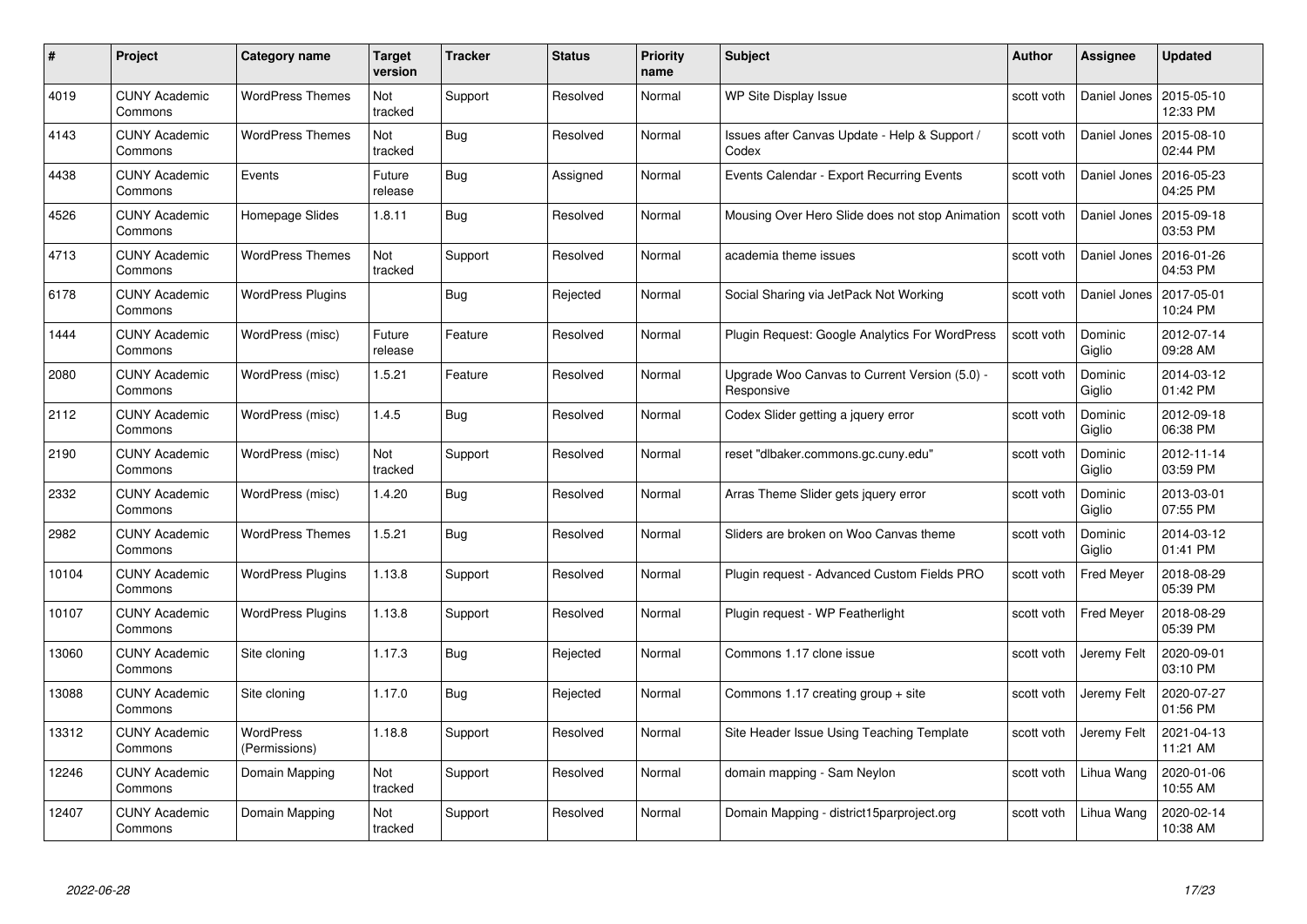| #     | Project                         | <b>Category name</b>      | Target<br>version     | <b>Tracker</b> | <b>Status</b> | <b>Priority</b><br>name | <b>Subject</b>                                                 | <b>Author</b> | <b>Assignee</b>    | <b>Updated</b>         |
|-------|---------------------------------|---------------------------|-----------------------|----------------|---------------|-------------------------|----------------------------------------------------------------|---------------|--------------------|------------------------|
| 12392 | <b>CUNY Academic</b><br>Commons | Help/Codex                | <b>Not</b><br>tracked | Documentation  | <b>New</b>    | Normal                  | Updates to Common Commons Questions on<br><b>Help Page</b>     | scott voth    | Margaret<br>Galvan | 2020-02-11<br>10:53 AM |
| 592   | <b>CUNY Academic</b><br>Commons | WordPress (misc)          | Not<br>tracked        | Bug            | Resolved      | Normal                  | Trouble adding new user to Blog                                | scott voth    | Matt Gold          | 2011-02-19<br>04:39 PM |
| 1242  | <b>CUNY Academic</b><br>Commons | <b>WordPress Themes</b>   |                       | Feature        | Rejected      | Normal                  | Theme request: Woo Theme "Teamster"                            | scott voth    | <b>Matt Gold</b>   | 2016-10-24<br>11:41 AM |
| 3067  | <b>CUNY Academic</b><br>Commons | <b>WordPress Themes</b>   |                       | <b>Bug</b>     | Resolved      | Normal                  | Twenty Fourteen Theme Not Available                            | scott voth    | <b>Matt Gold</b>   | 2014-02-22<br>11:35 AM |
| 3087  | CUNY Academic<br>Commons        |                           | Not<br>tracked        | Support        | Resolved      | Normal                  | Purchase Snag It Software for Community<br><b>Facilitators</b> | scott voth    | <b>Matt Gold</b>   | 2016-01-26<br>05:13 PM |
| 3098  | <b>CUNY Academic</b><br>Commons | <b>UserVoice</b>          | Not<br>tracked        | Support        | Rejected      | Normal                  | <b>Access to UserVoice</b>                                     | scott voth    | Matt Gold          | 2016-01-26<br>11:36 AM |
| 3182  | <b>CUNY Academic</b><br>Commons | Domain Mapping            | Not<br>tracked        | Support        | Resolved      | Normal                  | domain mapping request - muphyinstituteblog.org                | scott voth    | <b>Matt Gold</b>   | 2014-05-01<br>01:12 PM |
| 3551  | <b>CUNY Academic</b><br>Commons | Server                    | Not<br>tracked        | <b>Bug</b>     | Resolved      | Normal                  | Slow Response Time                                             | scott voth    | <b>Matt Gold</b>   | 2014-11-11<br>02:31 PM |
| 3635  | <b>CUNY Academic</b><br>Commons | Domain Mapping            | Not<br>tracked        | Support        | Resolved      | Normal                  | Domain Mapping Request - Keith Miyake                          | scott voth    | <b>Matt Gold</b>   | 2014-11-10<br>08:15 PM |
| 3641  | <b>CUNY Academic</b><br>Commons | <b>WordPress Themes</b>   |                       | Support        | Rejected      | Normal                  | New Theme Request: Outspoken (a premium WP<br>Shower theme)    | scott voth    | <b>Matt Gold</b>   | 2014-11-18<br>08:08 PM |
| 3702  | CUNY Academic<br>Commons        | <b>WordPress Themes</b>   |                       | Support        | Resolved      | Normal                  | access the Old Paper Theme                                     | scott voth    | Matt Gold          | 2014-12-09<br>09:21 AM |
| 3713  | <b>CUNY Academic</b><br>Commons | Server                    |                       | Support        | Resolved      | Normal                  | Slow Response Time                                             | scott voth    | Matt Gold          | 2014-12-13<br>04:25 PM |
| 4571  | <b>CUNY Academic</b><br>Commons | Domain Mapping            | Not<br>tracked        | Support        | Resolved      | Normal                  | Domain Mapping Request - Courtney Drayer                       | scott voth    | <b>Matt Gold</b>   | 2015-09-16<br>05:19 PM |
| 5270  | <b>CUNY Academic</b><br>Commons | Server                    |                       | Support        | Rejected      | Normal                  | Slow Response Time                                             | scott voth    | Matt Gold          | 2016-02-27<br>08:34 PM |
| 5846  | <b>CUNY Academic</b><br>Commons | Membership                |                       | Support        | Resolved      | Normal                  | Add Undergraduate Member to the Commons                        | scott voth    | Matt Gold          | 2016-07-27<br>08:28 AM |
| 6135  | <b>CUNY Academic</b><br>Commons | Domain Mapping            | Not<br>tracked        | Support        | Resolved      | Normal                  | domain mapping - Patrick Sweeney                               | scott voth    | <b>Matt Gold</b>   | 2016-10-12<br>11:41 AM |
| 6181  | <b>CUNY Academic</b><br>Commons | Membership                |                       | Support        | Resolved      | Normal                  | Membership Request - Hunter Alum                               | scott voth    | Matt Gold          | 2016-10-10<br>06:43 PM |
| 10170 | <b>CUNY Academic</b><br>Commons | Non-CUNY sign up<br>codes | Not<br>tracked        | Support        | Resolved      | Normal                  | Non CUNY Membership request                                    | scott voth    | Matt Gold          | 2018-08-17<br>02:28 PM |
| 10180 | CUNY Academic<br>Commons        | Domain Mapping            | 1.13.8                | Support        | Resolved      | Normal                  | domain mapping request - Kelle Cruz                            | scott voth    | Matt Gold          | 2018-08-29<br>03:23 PM |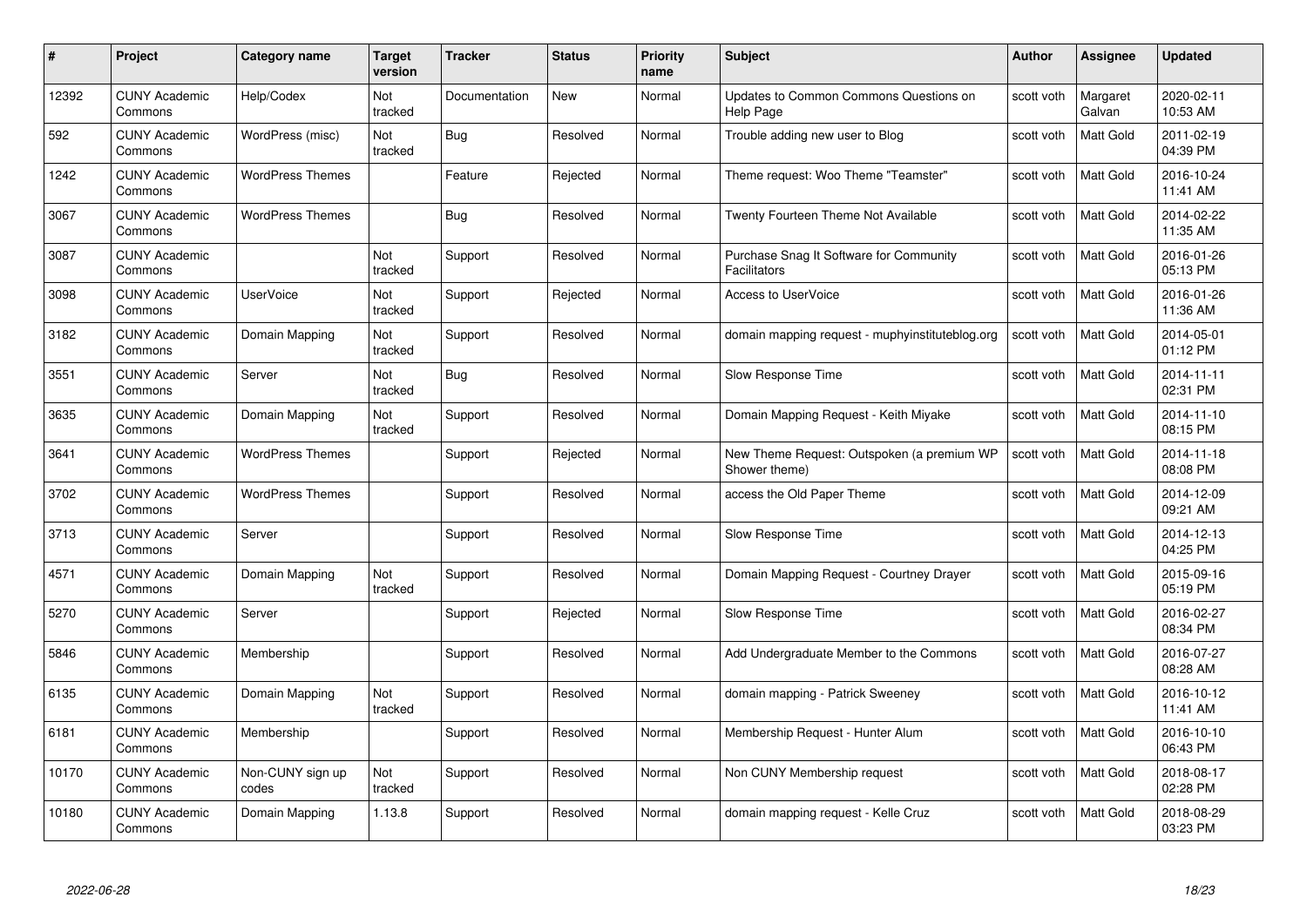| #     | Project                         | Category name                  | Target<br>version | <b>Tracker</b> | <b>Status</b>        | <b>Priority</b><br>name | <b>Subject</b>                                                                    | <b>Author</b> | <b>Assignee</b>       | <b>Updated</b>         |
|-------|---------------------------------|--------------------------------|-------------------|----------------|----------------------|-------------------------|-----------------------------------------------------------------------------------|---------------|-----------------------|------------------------|
| 10796 | <b>CUNY Academic</b><br>Commons | Domain Mapping                 | Not<br>tracked    | Support        | Resolved             | Normal                  | domain mapping request - BMCC OER                                                 | scott voth    | <b>Matt Gold</b>      | 2018-12-06<br>07:47 PM |
| 10839 | <b>CUNY Academic</b><br>Commons | About page                     | Not<br>tracked    | Support        | New                  | Normal                  | <b>Mission Statement Needs Revision</b>                                           | scott voth    | Matt Gold             | 2018-12-26<br>10:58 AM |
| 10860 | <b>CUNY Academic</b><br>Commons | Domain Mapping                 | Not<br>tracked    | Support        | Resolved             | Normal                  | domain mapping for Leah Feder                                                     | scott voth    | Matt Gold             | 2019-01-10<br>01:37 PM |
| 11493 | <b>CUNY Academic</b><br>Commons | Domain Mapping                 | Not<br>tracked    | Support        | Reporter<br>Feedback | Normal                  | Domain Mapping Request - Talia Schaffer                                           | scott voth    | Matt Gold             | 2019-08-06<br>08:39 AM |
| 11591 | <b>CUNY Academic</b><br>Commons | Internal Tools and<br>Workflow | Not<br>tracked    | Support        | Resolved             | Normal                  | Get Licence for Camtasia                                                          | scott voth    | Matt Gold             | 2019-07-16<br>11:27 AM |
| 12236 | <b>CUNY Academic</b><br>Commons | Domain Mapping                 | Not<br>tracked    | Support        | Resolved             | Normal                  | domain mapping request - johnbrenkman.com                                         | scott voth    | Matt Gold             | 2019-12-27<br>09:32 AM |
| 12313 | <b>CUNY Academic</b><br>Commons | Domain Mapping                 | Not<br>tracked    | Support        | Duplicate            | Normal                  | domain mapping - laurenspradlin.info                                              | scott voth    | Matt Gold             | 2020-01-21<br>06:02 PM |
| 12878 | <b>CUNY Academic</b><br>Commons | Domain Mapping                 | Not<br>tracked    | Support        | Resolved             | Normal                  | Domain Mapping request - Lidia Hernandez Tapia                                    | scott voth    | Matt Gold             | 2020-06-05<br>12:58 PM |
| 13004 | <b>CUNY Academic</b><br>Commons | Domain Mapping                 | Not<br>tracked    | Bug            | Resolved             | Normal                  | Domain Mapping request - Wole                                                     | scott voth    | Matt Gold             | 2020-07-07<br>12:02 PM |
| 13440 | <b>CUNY Academic</b><br>Commons | Domain Mapping                 | Not<br>tracked    | Support        | Resolved             | Normal                  | Domain mapping for morrisjustice.org                                              | scott voth    | Matt Gold             | 2020-10-13<br>02:54 PM |
| 15253 | <b>CUNY Academic</b><br>Commons | Domain Mapping                 | Not<br>tracked    | Support        | Resolved             | Normal                  | domain mapping - segal film festival                                              | scott voth    | Matt Gold             | 2022-02-04<br>11:29 AM |
| 16227 | <b>CUNY Academic</b><br>Commons | Domain Mapping                 | Not<br>tracked    | Support        | Resolved             | Normal                  | domain mapping - Sruthi Atmakur-Javdekar                                          | scott voth    | Matt Gold             | 2022-06-15<br>02:34 PM |
| 11393 | <b>CUNY Academic</b><br>Commons |                                | Not<br>tracked    | Publicity      | <b>New</b>           | Normal                  | After 1.15 release, ceate a hero slide and post<br>about adding a site to a group | scott voth    | Patrick<br>Sweeney    | 2019-05-14<br>10:32 AM |
| 1173  | <b>CUNY Academic</b><br>Commons | Group Blogs                    | 1.17.0            | Support        | Resolved             | Normal                  | Avatars for group blogs should fall back on group<br>avatar, not admin user's     | scott voth    | Raymond<br>Hoh        | 2020-07-14<br>01:05 PM |
| 3492  | <b>CUNY Academic</b><br>Commons | <b>WordPress Themes</b>        | Future<br>release | Support        | Assigned             | Normal                  | Add CBOX theme to the Commons                                                     | scott voth    | Raymond<br><b>Hoh</b> | 2014-10-08<br>05:55 PM |
| 3522  | <b>CUNY Academic</b><br>Commons | My Commons                     | 1.7               | Bug            | Resolved             | Normal                  | 1.7 Testing - Delete button not working on My<br>Commons                          | scott voth    | Raymond<br><b>Hoh</b> | 2014-10-08<br>03:13 PM |
| 4419  | <b>CUNY Academic</b><br>Commons | <b>WordPress Plugins</b>       | 1.8.8             | Support        | Resolved             | Normal                  | Activate "WordPress Importer" by Default                                          | scott voth    | Raymond<br><b>Hoh</b> | 2015-08-11<br>08:29 PM |
| 4524  | <b>CUNY Academic</b><br>Commons | Events                         | 1.9               | Feature        | Resolved             | Normal                  | Create a iCal Feed for Events Calendar                                            | scott voth    | Raymond<br>Hoh        | 2015-11-09<br>12:55 PM |
| 6184  | CUNY Academic<br>Commons        | commonsinabox.org              | Not<br>tracked    | <b>Bug</b>     | Resolved             | Normal                  | CBOX Confirm User Registration plugin                                             | scott voth    | Raymond<br>Hoh        | 2018-09-12<br>01:50 PM |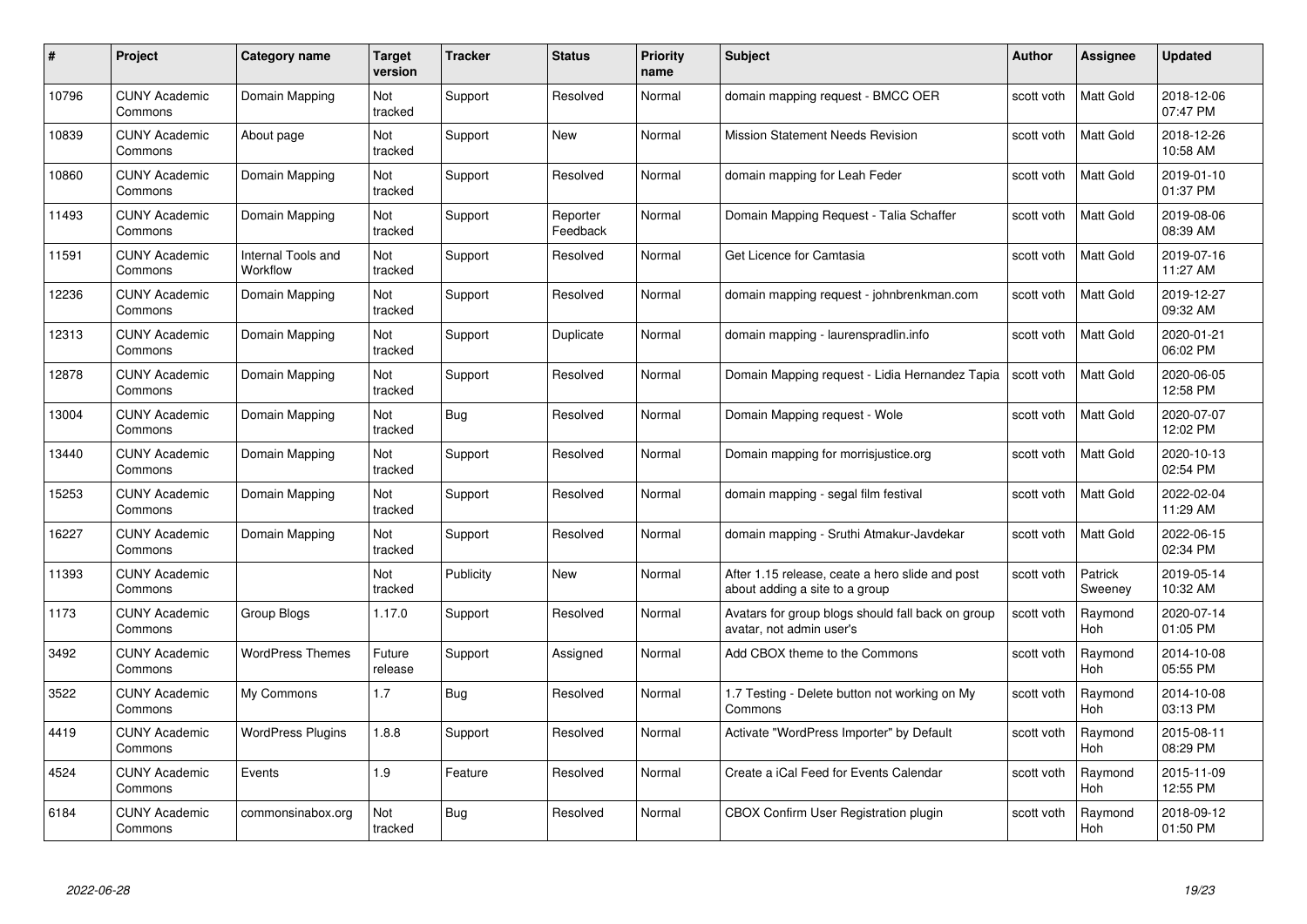| #     | Project                         | <b>Category name</b>       | <b>Target</b><br>version | <b>Tracker</b> | <b>Status</b> | <b>Priority</b><br>name | <b>Subject</b>                                                                          | <b>Author</b> | Assignee              | <b>Updated</b>         |
|-------|---------------------------------|----------------------------|--------------------------|----------------|---------------|-------------------------|-----------------------------------------------------------------------------------------|---------------|-----------------------|------------------------|
| 6536  | <b>CUNY Academic</b><br>Commons | <b>Email Notifications</b> | 1.10                     | Bug            | Resolved      | Normal                  | HTML not rendering (Sunday, 12:30 - 1:15PM) -<br>Commons 1.10 Testing                   | scott voth    | Raymond<br>Hoh        | 2016-11-07<br>10:49 AM |
| 6542  | <b>CUNY Academic</b><br>Commons | Group Forums               | 1.10                     | Bug            | Resolved      | Normal                  | Embedded image's caption is not rendering -<br>Commons 1.10 testing                     | scott voth    | Raymond<br><b>Hoh</b> | 2016-11-01<br>10:59 AM |
| 9878  | <b>CUNY Academic</b><br>Commons | <b>WordPress Plugins</b>   | 1.13.3                   | Support        | Resolved      | Normal                  | Popup Maker plugin problems                                                             | scott voth    | Raymond<br>Hoh        | 2018-06-06<br>10:44 AM |
| 10051 | <b>CUNY Academic</b><br>Commons | <b>Email Notifications</b> | 1.13.8                   | <b>Bug</b>     | Resolved      | Normal                  | Tweets and email notifications are not being<br>generated from posts on OpenAtCUNY site | scott voth    | Raymond<br>Hoh        | 2018-08-28<br>12:08 PM |
| 10792 | <b>CUNY Academic</b><br>Commons | <b>WordPress Plugins</b>   | 1.14.2                   | Support        | Resolved      | Normal                  | sexgenlabs site - Elementor + Glossary + creative<br>commons license widget             | scott voth    | Raymond<br><b>Hoh</b> | 2018-12-11<br>11:14 AM |
| 11036 | <b>CUNY Academic</b><br>Commons | <b>WordPress Plugins</b>   | 1.14.6                   | Feature        | Resolved      | Normal                  | Voicethread embed support                                                               | scott voth    | Raymond<br>Hoh        | 2019-02-12<br>11:28 AM |
| 11037 | <b>CUNY Academic</b><br>Commons | <b>WordPress Plugins</b>   | 1.14.6                   | Feature        | Resolved      | Normal                  | Padlet embeds                                                                           | scott voth    | Raymond<br>Hoh        | 2019-02-12<br>11:28 AM |
| 11038 | <b>CUNY Academic</b><br>Commons | <b>WordPress Plugins</b>   | 1.14.6                   | Feature        | Resolved      | Normal                  | Sutori question                                                                         | scott voth    | Raymond<br><b>Hoh</b> | 2019-02-12<br>11:28 AM |
| 11135 | <b>CUNY Academic</b><br>Commons | WordPress (misc)           | 1.14.7                   | Support        | Resolved      | Normal                  | Add Handler for Piktochart                                                              | scott voth    | Raymond<br>Hoh        | 2019-02-26<br>02:04 PM |
| 11500 | <b>CUNY Academic</b><br>Commons | Onboarding                 | 1.15.4                   | Support        | Resolved      | Normal                  | Fix Outdated content and links on intro page                                            | scott voth    | Raymond<br><b>Hoh</b> | 2019-06-25<br>04:22 PM |
| 11506 | CUNY Academic<br>Commons        | Homepage Slides            | 1.15.5                   | Bug            | Resolved      | Normal                  | Home Page Slideshow - blank slide                                                       | scott voth    | Raymond<br>Hoh        | 2019-07-09<br>02:33 PM |
| 11629 | <b>CUNY Academic</b><br>Commons | Domain Mapping             | Not<br>tracked           | Support        | Resolved      | Normal                  | domain mapping request                                                                  | scott voth    | Raymond<br><b>Hoh</b> | 2019-07-17<br>10:22 AM |
| 11632 | <b>CUNY Academic</b><br>Commons | Domain Mapping             | Not<br>tracked           | Support        | Resolved      | Normal                  | domain mapping request mckinniburg.com                                                  | scott voth    | Raymond<br>Hoh        | 2019-07-17<br>10:22 AM |
| 11985 | <b>CUNY Academic</b><br>Commons | Onboarding                 | 1.15.12                  | Support        | Resolved      | Normal                  | Add "Take the Tour" link to Intro page                                                  | scott voth    | Raymond<br><b>Hoh</b> | 2019-10-22<br>11:54 AM |
| 12147 | <b>CUNY Academic</b><br>Commons | Events                     |                          | Support        | Duplicate     | Normal                  | Changes to the Events Calendar "subscribe"<br>interface                                 | scott voth    | Raymond<br><b>Hoh</b> | 2020-11-05<br>06:00 PM |
| 12154 | <b>CUNY Academic</b><br>Commons | Events                     | 1.16.4                   | <b>Bug</b>     | Rejected      | Normal                  | personal events calendar                                                                | scott voth    | Raymond<br>Hoh        | 2020-01-14<br>12:57 PM |
| 12671 | <b>CUNY Academic</b><br>Commons | <b>WordPress Plugins</b>   | 1.16.10                  | <b>Bug</b>     | Resolved      | Normal                  | Creative Commons License Not Available With<br><b>Block Editor</b>                      | scott voth    | Raymond<br><b>Hoh</b> | 2020-04-28<br>11:03 AM |
| 13379 | <b>CUNY Academic</b><br>Commons | Domain Mapping             | Not<br>tracked           | Support        | Resolved      | Normal                  | Commenting issue with Mapped Domain (Using<br>Jetpack)                                  | scott voth    | Raymond<br><b>Hoh</b> | 2020-10-13<br>10:02 AM |
| 13409 | <b>CUNY Academic</b><br>Commons | <b>WordPress Plugins</b>   | Not<br>tracked           | Support        | Resolved      | Normal                  | Jetpack Warnings                                                                        | scott voth    | Raymond<br>Hoh        | 2020-10-13<br>10:47 AM |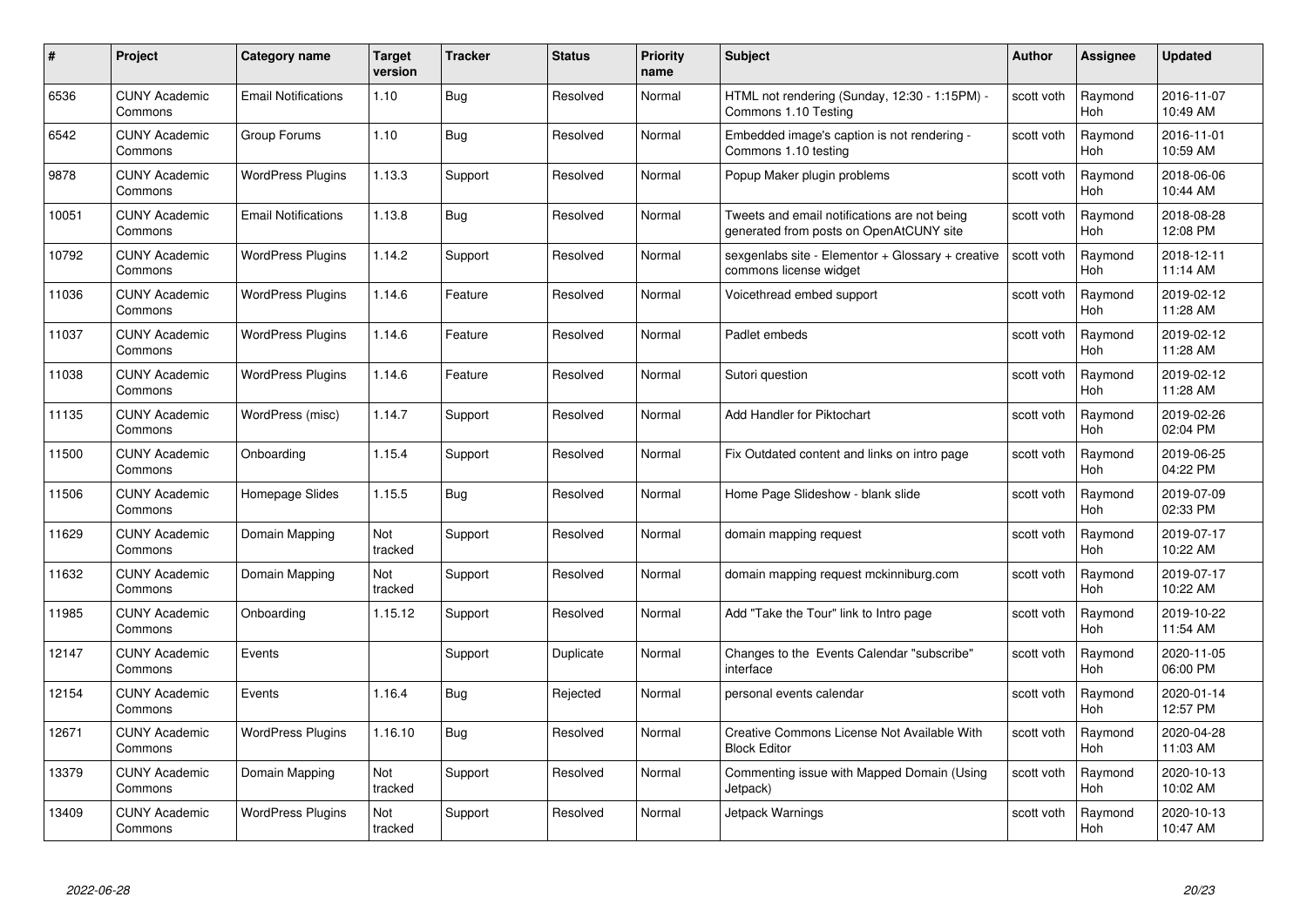| #     | Project                         | <b>Category name</b>     | Target<br>version     | <b>Tracker</b> | <b>Status</b>        | <b>Priority</b><br>name | <b>Subject</b>                                                                | <b>Author</b> | <b>Assignee</b>       | <b>Updated</b>         |
|-------|---------------------------------|--------------------------|-----------------------|----------------|----------------------|-------------------------|-------------------------------------------------------------------------------|---------------|-----------------------|------------------------|
| 13499 | <b>CUNY Academic</b><br>Commons | Groups (misc)            | 1.17.7                | Bug            | Resolved             | Normal                  | Student repeatedly loses membership to private<br>class group                 | scott voth    | Raymond<br>Hoh        | 2020-11-10<br>10:31 AM |
| 13946 | <b>CUNY Academic</b><br>Commons | <b>WordPress Plugins</b> | 2.1.0                 | Support        | Assigned             | Normal                  | <b>Custom Embed handler For OneDrive files</b>                                | scott voth    | Raymond<br><b>Hoh</b> | 2022-05-26<br>10:46 AM |
| 13978 | <b>CUNY Academic</b><br>Commons | Accessibility            | 1.18.5                | Support        | Resolved             | Normal                  | WAVE tool throwing language missing or invalid                                | scott voth    | Raymond<br>Hoh        | 2021-02-23<br>11:06 AM |
| 14817 | <b>CUNY Academic</b><br>Commons | Group Forums             | 1.18.20               | Feature        | Resolved             | Normal                  | Embed a Commons Group forum to a Site page                                    | scott voth    | Raymond<br><b>Hoh</b> | 2021-10-12<br>11:13 AM |
| 14994 | <b>CUNY Academic</b><br>Commons | cdev.gc.cuny.edu         | <b>Not</b><br>tracked | Support        | In Progress          | Normal                  | Clear Cache on CDEV                                                           | scott voth    | Raymond<br>Hoh        | 2021-12-07<br>03:51 PM |
| 15507 | <b>CUNY Academic</b><br>Commons | Commons In A Box         | Not<br>tracked        | Support        | Resolved             | Normal                  | <b>CBOX</b>                                                                   | scott voth    | Raymond<br>Hoh        | 2022-03-02<br>02:02 PM |
| 15833 | <b>CUNY Academic</b><br>Commons | Domain Mapping           | 1.19.7                | Support        | Resolved             | Normal                  | <b>Block Editor Preview in Chrome</b>                                         | scott voth    | Raymond<br>Hoh        | 2022-04-07<br>06:05 PM |
| 16168 | <b>CUNY Academic</b><br>Commons | <b>WordPress Plugins</b> | 2.0.1                 | Support        | Resolved             | Normal                  | problem with short docs site                                                  | scott voth    | Raymond<br>Hoh        | 2022-05-26<br>05:33 PM |
| 16245 | <b>CUNY Academic</b><br>Commons | WordPress (misc)         |                       | Bug            | Reporter<br>Feedback | Normal                  | Save Button missing on WordPress Profile page                                 | scott voth    | Raymond<br><b>Hoh</b> | 2022-06-16<br>03:09 PM |
| 16276 | <b>CUNY Academic</b><br>Commons | <b>WordPress Plugins</b> | Not<br>tracked        | Support        | Resolved             | Normal                  | TablePress Auto Load Plugin Not Working                                       | scott voth    | Raymond<br>Hoh        | 2022-06-22<br>03:05 AM |
| 15151 | <b>CUNY Academic</b><br>Commons | Design                   | 1.19.7                | Support        | Resolved             | Normal                  | Commons Main Navigation does not show which<br>tab you are on                 | scott voth    | Sara<br>Cannon        | 2022-04-12<br>11:31 AM |
| 15808 | <b>CUNY Academic</b><br>Commons | Home Page                | 1.19.7                | Bug            | Resolved             | Normal                  | Home Page "About" Dropdown                                                    | scott voth    | Sara<br>Cannon        | 2022-04-12<br>11:31 AM |
| 3604  | <b>CUNY Academic</b><br>Commons | cuny.is                  |                       | Support        | Resolved             | Normal                  | LLJournal CUNY.IS request                                                     | scott voth    | Sarah<br>Morgano      | 2014-10-26<br>05:47 PM |
| 6110  | <b>CUNY Academic</b><br>Commons | cuny.is                  |                       | Support        | Resolved             | Normal                  | cuny.is Request                                                               | scott voth    | Sarah<br>Morgano      | 2016-10-03<br>03:03 AM |
| 573   | <b>CUNY Academic</b><br>Commons | WordPress (misc)         |                       | Support        | Resolved             | Normal                  | Vimeo Plus                                                                    | scott voth    | scott voth            | 2011-02-13<br>12:03 PM |
| 594   | <b>CUNY Academic</b><br>Commons | WordPress (misc)         | Not<br>tracked        | Feature        | Resolved             | Normal                  | Add more meaningful error messages when<br>adding users to blogs doesn't work | scott voth    | scott voth            | 2012-01-02<br>09:51 PM |
| 737   | <b>CUNY Academic</b><br>Commons | WordPress (misc)         |                       | Feature        | Resolved             | Normal                  | Add Explanation of "Sort & Shuffle" to Atahualpa<br>Codex documentation       | scott voth    | scott voth            | 2011-06-05<br>10:39 AM |
| 1208  | <b>CUNY Academic</b><br>Commons | BuddyPress (misc)        | Not<br>tracked        | Feature        | Rejected             | Normal                  | Investigate Mobile Inheritance from BuddyPress<br>Default Theme               | scott voth    | scott voth            | 2016-01-26<br>10:57 AM |
| 3026  | <b>CUNY Academic</b><br>Commons | <b>UserVoice</b>         | Not<br>tracked        | Feature        | Rejected             | Normal                  | User Voice Upgrade                                                            | scott voth    | scott voth            | 2016-01-26<br>11:26 AM |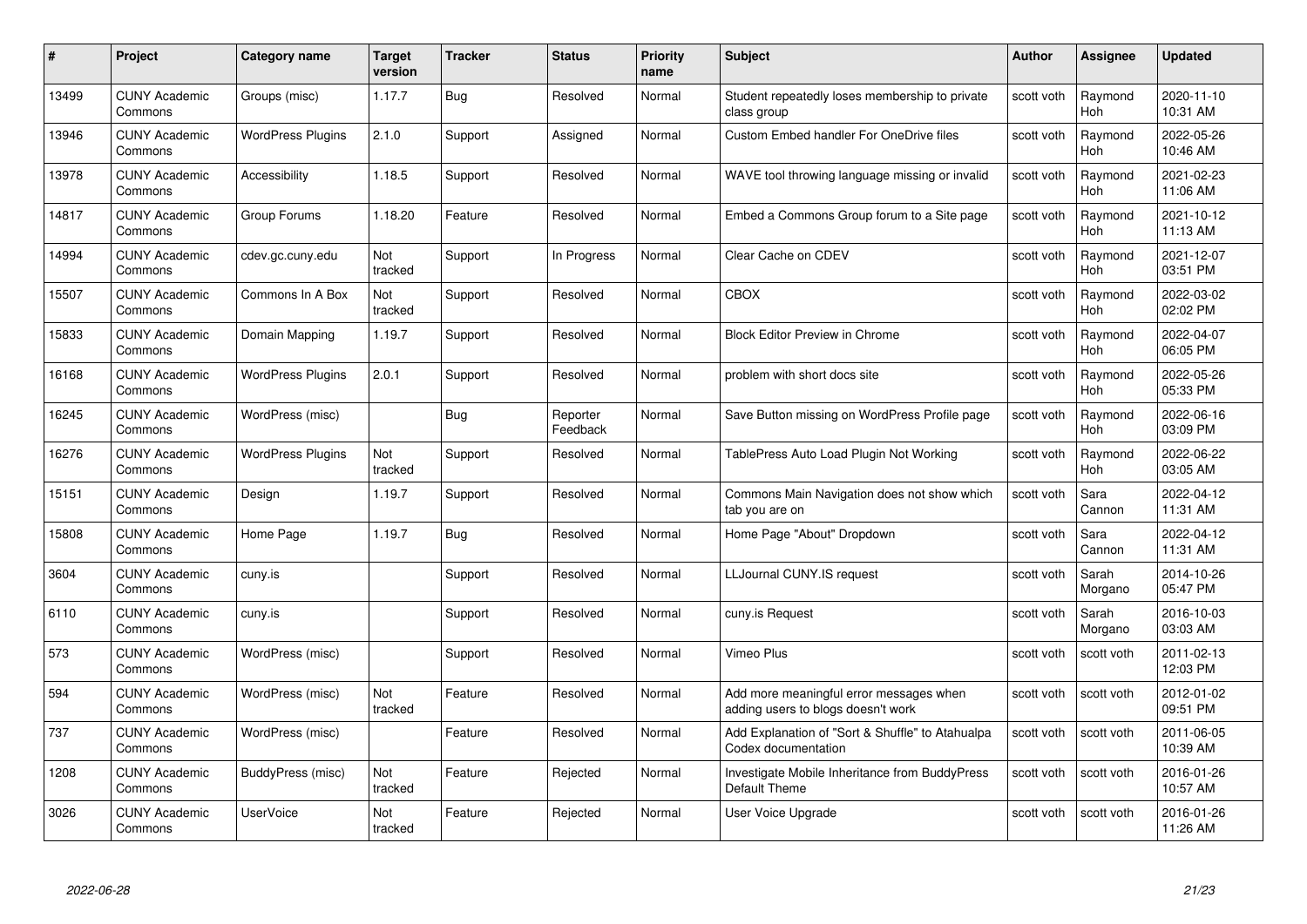| #     | Project                         | Category name   | Target<br>version | <b>Tracker</b> | <b>Status</b> | <b>Priority</b><br>name | <b>Subject</b>                                                                       | <b>Author</b> | <b>Assignee</b> | <b>Updated</b>         |
|-------|---------------------------------|-----------------|-------------------|----------------|---------------|-------------------------|--------------------------------------------------------------------------------------|---------------|-----------------|------------------------|
| 3478  | <b>CUNY Academic</b><br>Commons | Domain Mapping  | 1.7.2             | Feature        | Resolved      | Normal                  | Google Analytics and Mapped Domains                                                  | scott voth    | scott voth      | 2014-11-02<br>09:43 AM |
| 3603  | <b>CUNY Academic</b><br>Commons | Domain Mapping  | Not<br>tracked    | Support        | Resolved      | Normal                  | Domain Mapping Request - CERG                                                        | scott voth    | scott voth      | 2014-11-19<br>04:28 PM |
| 3703  | CUNY Academic<br>Commons        | Homepage Slides |                   | <b>Bug</b>     | Rejected      | Normal                  | Delay in Loading Hero Slide Images                                                   | scott voth    | scott voth      | 2014-12-11<br>08:42 PM |
| 3931  | <b>CUNY Academic</b><br>Commons | Groups (misc)   | Not<br>tracked    | Support        | Resolved      | Normal                  | "WordPress Help" Avatar                                                              | scott voth    | scott voth      | 2015-03-19<br>09:41 PM |
| 4365  | <b>CUNY Academic</b><br>Commons | Homepage Slides | Not<br>tracked    | Support        | Resolved      | Normal                  | Lost Access to Create Hero Slides                                                    | scott voth    | scott voth      | 2016-03-09<br>06:18 PM |
| 4842  | <b>CUNY Academic</b><br>Commons | Homepage Slides |                   | Support        | Resolved      | Normal                  | Lost Access to Create Hero Slides                                                    | scott voth    | scott voth      | 2015-10-31<br>03:17 PM |
| 5096  | <b>CUNY Academic</b><br>Commons | Domain Mapping  | Not<br>tracked    | Support        | Resolved      | Normal                  | Domain Mapping Request: Lauren Spradlin                                              | scott voth    | scott voth      | 2020-01-21<br>07:30 PM |
| 5311  | <b>CUNY Academic</b><br>Commons |                 | Not<br>tracked    | Support        | Resolved      | Normal                  | <b>CUNY SLA Lab collaboration</b>                                                    | scott voth    | scott voth      | 2016-10-11<br>08:48 PM |
| 5344  | <b>CUNY Academic</b><br>Commons | Domain Mapping  | Not<br>tracked    | Support        | Resolved      | Normal                  | Domain Mapping Request - Bijan Kimiagar                                              | scott voth    | scott voth      | 2016-03-31<br>10:52 PM |
| 5511  | <b>CUNY Academic</b><br>Commons | Domain Mapping  | Not<br>tracked    | Support        | Resolved      | Normal                  | Domain Mapping Request - Artem Altman                                                | scott voth    | scott voth      | 2016-06-16<br>09:46 PM |
| 6134  | <b>CUNY Academic</b><br>Commons | Domain Mapping  | Not<br>tracked    | Support        | Abandoned     | Normal                  | domain mapping - mellon faculty diversity                                            | scott voth    | scott voth      | 2017-03-26<br>11:22 AM |
| 6512  | <b>CUNY Academic</b><br>Commons | Homepage Slides | Not<br>tracked    | Support        | Resolved      | Normal                  | Lost permissions to Create Hero slides                                               | scott voth    | scott voth      | 2016-10-27<br>11:00 PM |
| 6515  | <b>CUNY Academic</b><br>Commons | Homepage Slides |                   | <b>Bug</b>     | Resolved      | Normal                  | Gallery Posts (i.e. Hero slides) are Not Working                                     | scott voth    | scott voth      | 2019-09-23<br>03:01 PM |
| 7722  | <b>CUNY Academic</b><br>Commons | User Experience | Not<br>tracked    | Design/UX      | Abandoned     | Normal                  | Password Reset Issues                                                                | scott voth    | scott voth      | 2017-12-04<br>10:16 AM |
| 8589  | <b>CUNY Academic</b><br>Commons | Homepage Slides | Not<br>tracked    | Support        | Resolved      | Normal                  | lost privileges to create hero slide                                                 | scott voth    | scott voth      | 2017-08-28<br>03:16 PM |
| 9750  | <b>CUNY Academic</b><br>Commons | Analytics       | Not<br>tracked    | Support        | Resolved      | Normal                  | MESTC - arabstages.org - google analytics have<br>stopped working after last release | scott voth    | scott voth      | 2018-05-11<br>09:34 AM |
| 9837  | <b>CUNY Academic</b><br>Commons | Homepage Slides | Not<br>tracked    | Support        | Resolved      | Normal                  | Lost access to create hero slides                                                    | scott voth    | scott voth      | 2018-05-25<br>10:57 AM |
| 11495 | <b>CUNY Academic</b><br>Commons | Documentation   | Not<br>tracked    | Documentation  | Resolved      | Normal                  | New Member Intro Page                                                                | scott voth    | scott voth      | 2020-05-14<br>01:12 PM |
| 11974 | CUNY Academic<br>Commons        | Documentation   |                   | Feature        | Resolved      | Normal                  | Help tracking down documentation on JetPack                                          | scott voth    | scott voth      | 2019-10-12<br>01:08 PM |